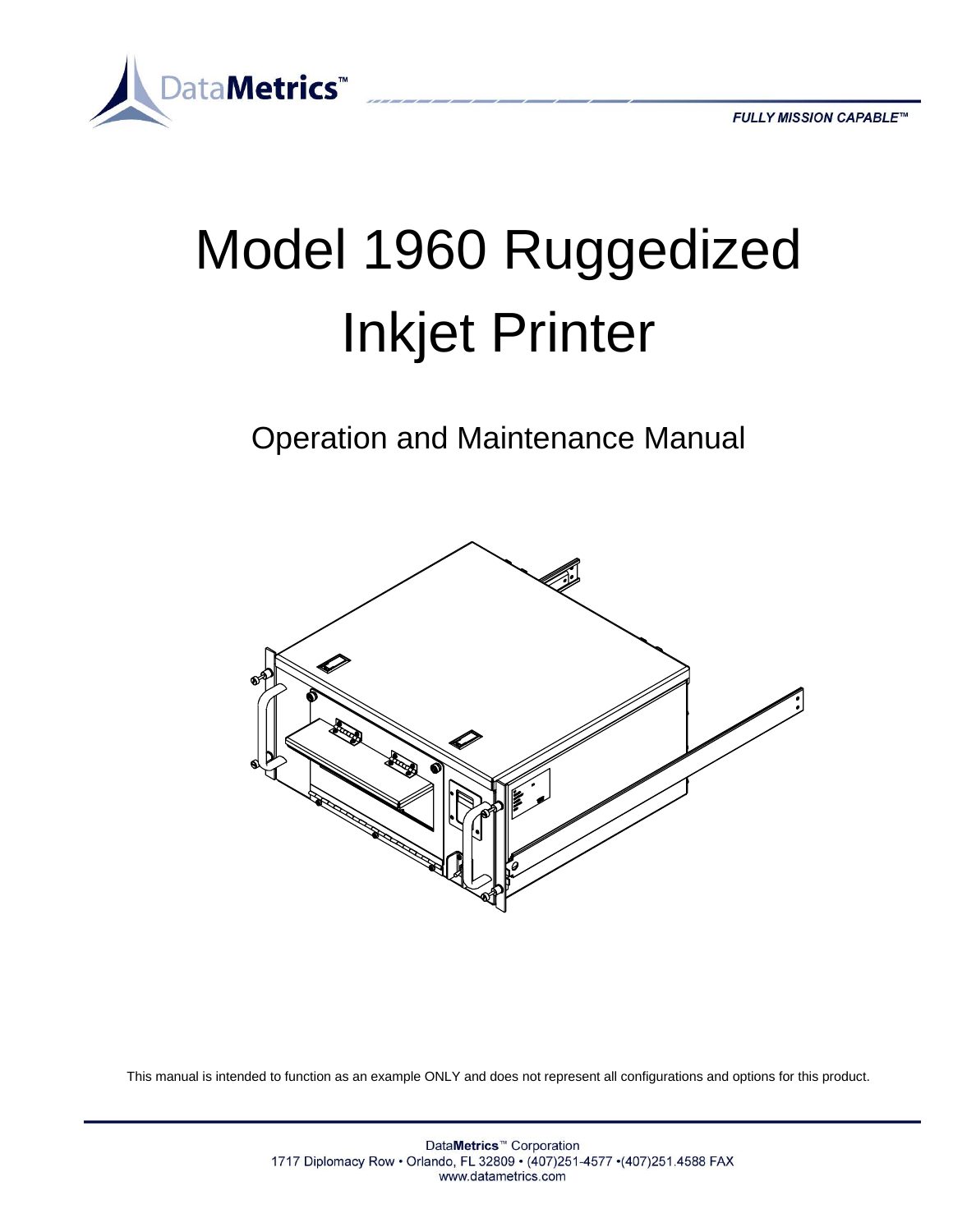

# **Data Rights Provisions**

THE INFORMATION CONTAINED IN THIS MANUAL IS SUPPLIED WITH LIMITED RIGHTS ONLY. DATA SHALL NOT, WITHOUT THE WRITTEN PERMISSION OF THE CONTRACTOR, BE EITHER (A) USED, RELEASED, OR DISCLOSED IN WHOLE OR IN PART OUTSIDE THE GOVERNMENT, (B) USED IN WHOLE OR IN PART BY THE GOVERNMENT FOR MANUFACTURE OR, IN THE CASE OF COMPUTER SOFTWARE DOCUMENTATION, FOR PREPARING THE SAME OR SIMILAR COMPUTER SOFTWARE, OR (C) USED BY A PARTY OTHER THAN THE GOVERNMENT, EXCEPT FOR: (1) EMERGENCY REPAIR OR OVERHAUL WORK ONLY, BY OR FOR THE GOVERNMENT, WHERE THE ITEM OR PROCESS CONCERNED IS NOT OTHERWISE REASONABLY AVAILABLE TO ENABLE TIMELY PERFORMANCE OF THE WORK, PROVIDED THAT THE RELEASE OR DISCLOSURE HEREOF OUTSIDE THE GOVERNMENT SHALL BE MADE SUBJECT TO A PROHIBITION AGAINST FURTHER USE, RELEASE OR DISCLOSURE; OR (2) RELEASE TO A FOREIGN GOVERNMENT, AS THE INTEREST OF THE UNITED STATES MAY REQUIRE, ONLY FOR INFORMATION OR EVALUATION WITHIN SUCH GOVERNMENT OR THE CONDITIONS OF (1) ABOVE. THIS STATEMENT SHALL BE INCLUDED ON ANY REPRODUCTION HEREOF.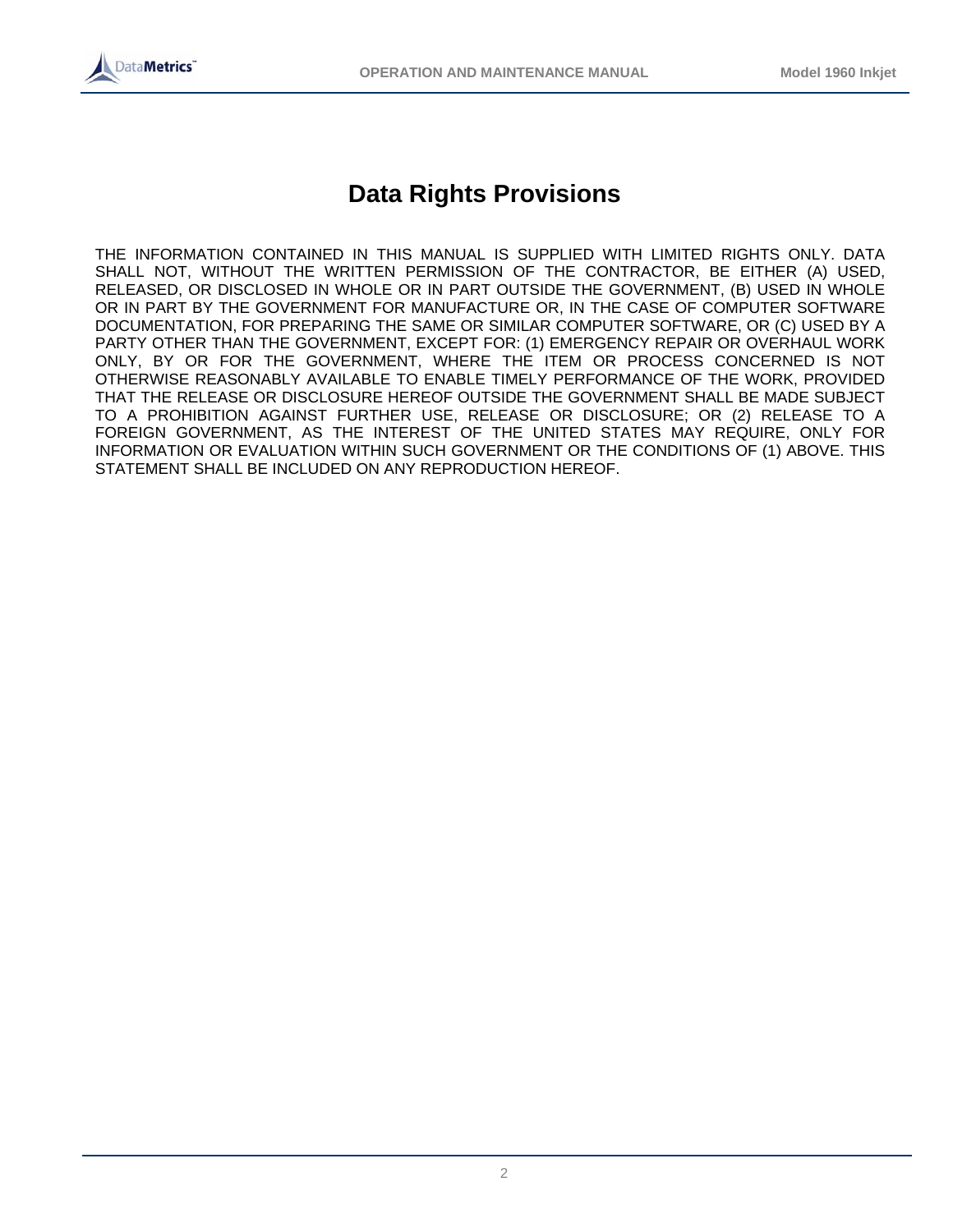

# **Record of Changes**

| <b>DATE</b> | <b>REVISION</b>          | <b>DESCRIPTION OF CHANGE</b> |  |
|-------------|--------------------------|------------------------------|--|
| 060426      | $\overline{\phantom{m}}$ | INITIAL RELEASE              |  |
|             |                          |                              |  |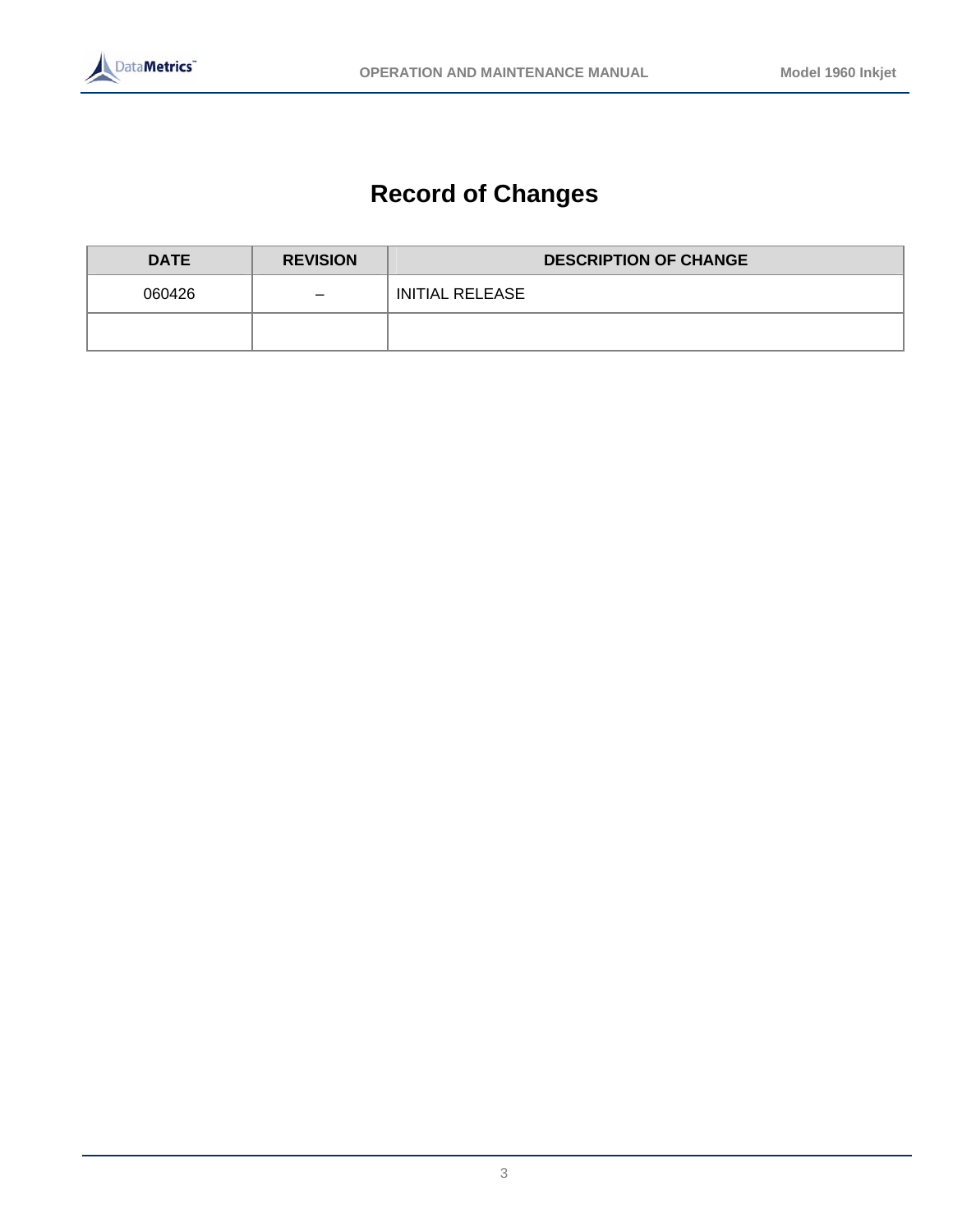

# **1.0 CONFIGURATION**

# **1.1 Introduction**

This chapter defines the configuration of a general Model 1960 Series printer. Information is provided concerning system configuration (Table 1-1), field-replaceable units (Table 1-2), external cabling (Table 1-3), and external connector signal assignments (Table 1-4). Refer to the specific printer documentation for interconnection diagram and installation control drawing.

| <b>CHARACTERISTIC</b> | <b>DESCRIPTION</b>                                     |
|-----------------------|--------------------------------------------------------|
| Top Assembly Part No. | 513030-1XX (where XX is the<br>specific configuration) |
| Input Power           | 110-220 VAC standard                                   |
|                       | (12 VDC optional)                                      |
| Memory                | 32 Mb                                                  |

#### **Table 1-1. System Configuration**

#### **Table 1-2. Field Replaceable Units**

| <b>DESCRIPTION</b>                    | <b>PART NO.</b> | <b>QUANTITY</b><br><b>PER CHASSIS</b> |
|---------------------------------------|-----------------|---------------------------------------|
| <b>Black Print Cartridge</b>          |                 |                                       |
| Tri Color Print Cartridge             |                 |                                       |
| <b>Print Engine Assembly</b>          |                 |                                       |
| <b>EMI Filter</b>                     |                 |                                       |
| Circuit Breaker/Power Switch Assembly |                 |                                       |
| <b>Control Panel</b>                  |                 |                                       |

# **Table 1-3. External Cables**

| <b>FUNCTION</b> | <b>PART NO.</b> |
|-----------------|-----------------|
| Power Input     |                 |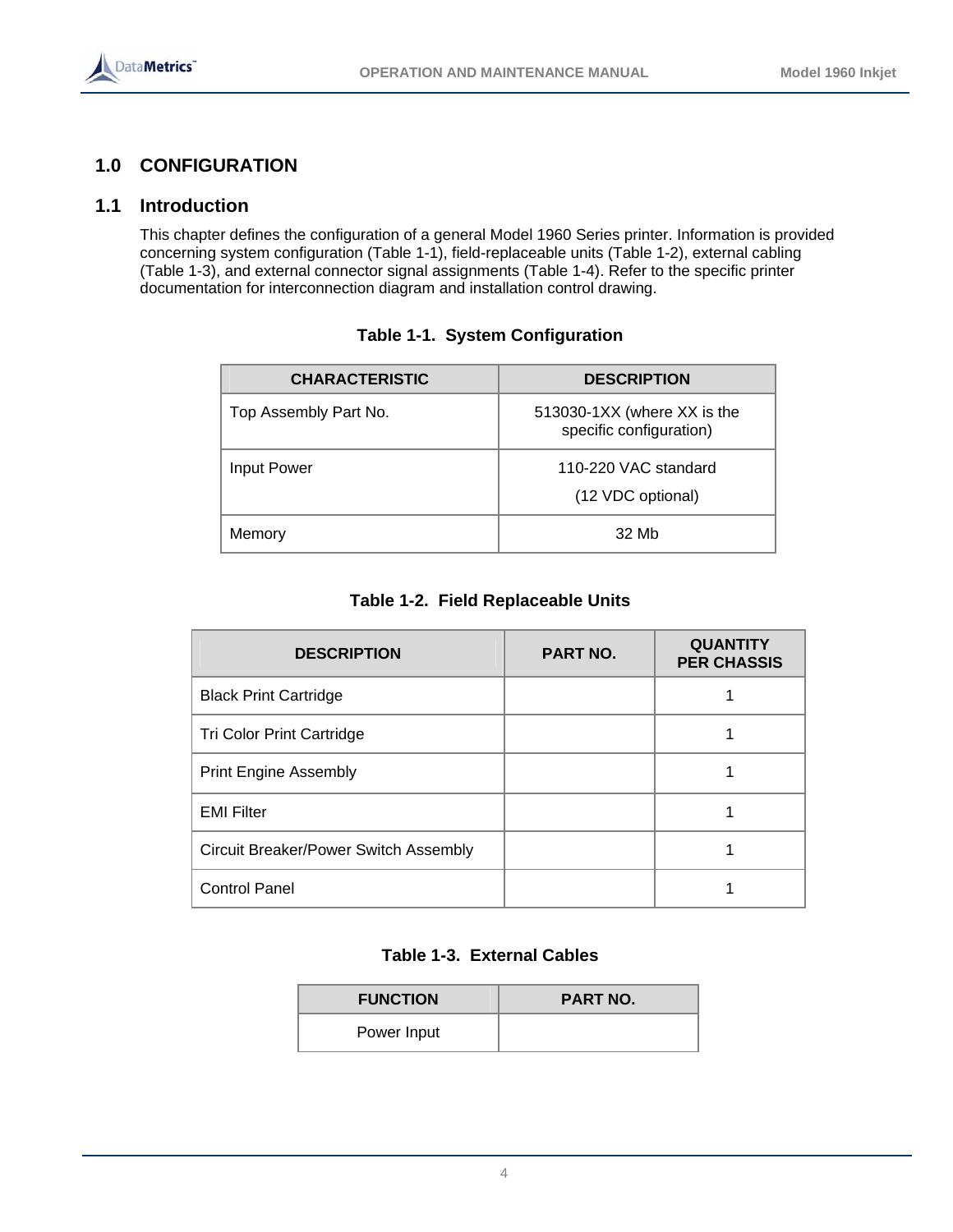

| <b>CONNECTOR</b> | <b>FUNCTION</b>                 | <b>PIN</b>                                                                                | <b>SIGNAL</b>                                                                    |
|------------------|---------------------------------|-------------------------------------------------------------------------------------------|----------------------------------------------------------------------------------|
| J1               | Input Power                     | Α<br>B<br>$\mathsf{C}$                                                                    | <b>LINE</b><br><b>NEUTRAL</b><br><b>GROUND</b>                                   |
| J3               | Ethernet<br>10/100BaseT         | 1<br>$\overline{2}$<br>3<br>$\overline{\mathcal{A}}$<br>5<br>$\,6$<br>$\overline{7}$<br>8 | $TX+$<br>TX-<br>$RX+$<br><b>NC</b><br><b>NC</b><br>RX-<br><b>NC</b><br><b>NC</b> |
| J4               | USB, Type B female<br>connector | 1<br>$\overline{2}$<br>3<br>$\overline{4}$                                                | +5VDC<br>DATA-<br>DATA+<br><b>SIGNAL GROUND</b>                                  |

# **Table 1-4. External Connector Signal Assignments**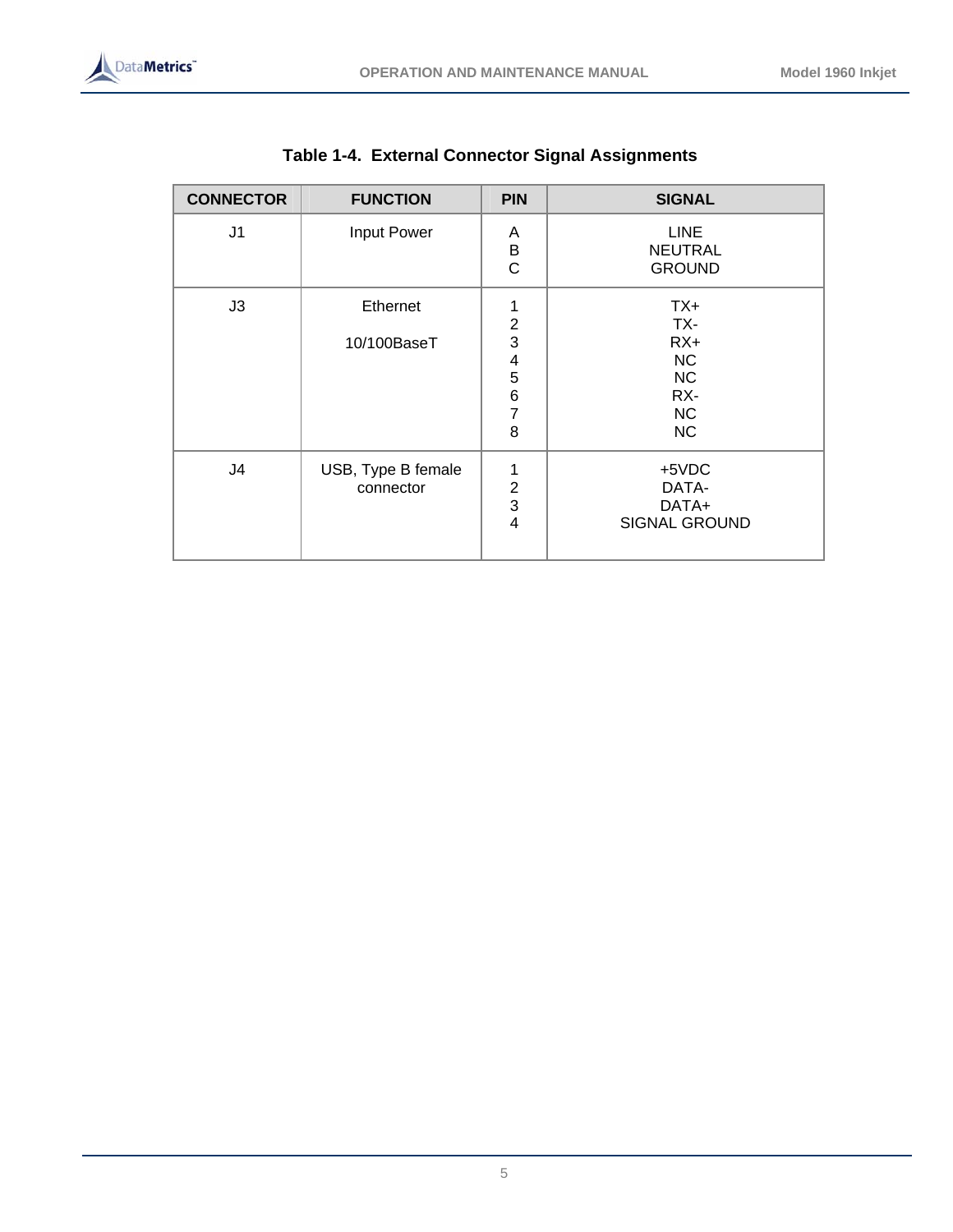

# **2.0 GENERAL INFORMATION**

#### **2.1 Scope**

This manual provides information and instructions required for the operation and maintenance of the Model 1960 Series printer manufactured by DataMetrics<sup>™</sup> Corporation.

# **2.2 Applicable Documents**

#### MILITARY STANDARDS

MIL-STD-461C........................... Electromagnetic Emission and Susceptibility Requirements for the Control of Electromagnetic Interference

#### COMMERCIAL STANDARDS

|                 | EIA RS-310 Racks, Panels, and Associated Equipment                          |
|-----------------|-----------------------------------------------------------------------------|
|                 | USB 2.0 ………………………………… Standard, Universal Serial Bus, Full Speed Compatible |
| HEWLETT PACKARD |                                                                             |

C8970-90003............................. HP Deskjet 6940 Series Printer Reference Guide

#### **2.3 Printer Description**

The Model 1960 Series printer is a ruggedized, general-purpose inkjet printer that is configured in a single enclosure. The equipment is packaged using environmental management techniques that protect internal components from shock, vibration, temperature extremes, and EMI/RFI. The chassis may be configured for tabletop or rack-mount operation. The printer includes the following primary functional elements:

- Power subsystem
- Printing subsystem
- Control console
- Cooling system
- External interfaces

#### *2.3.1 Power Subsystem*

The Model 1960 Series printer operates with 110-240VAC input power. The power subsystem includes an EMI filter and the circuit breaker/power switch. DC voltages required for various printer functions are generated within the commercial print engine.

#### *2.3.2 Printing Subsystem*

The Model 1960 Series printer incorporates a Hewlett Packard Deskjet 6940 print engine that provides true 1200 x 1200 dpi resolution text and graphics and 4800 x 1200 photo resolution with a print speed up to 36 pages per minute. The printer processor includes a 96MHz processor and 8 Mb memory.

The printer may be operated with any host computer that supports Windows 98 SE, Me, 2000, XP and Macintosh OS 10.2 and higher. The printer includes 8 scalable TrueType fonts.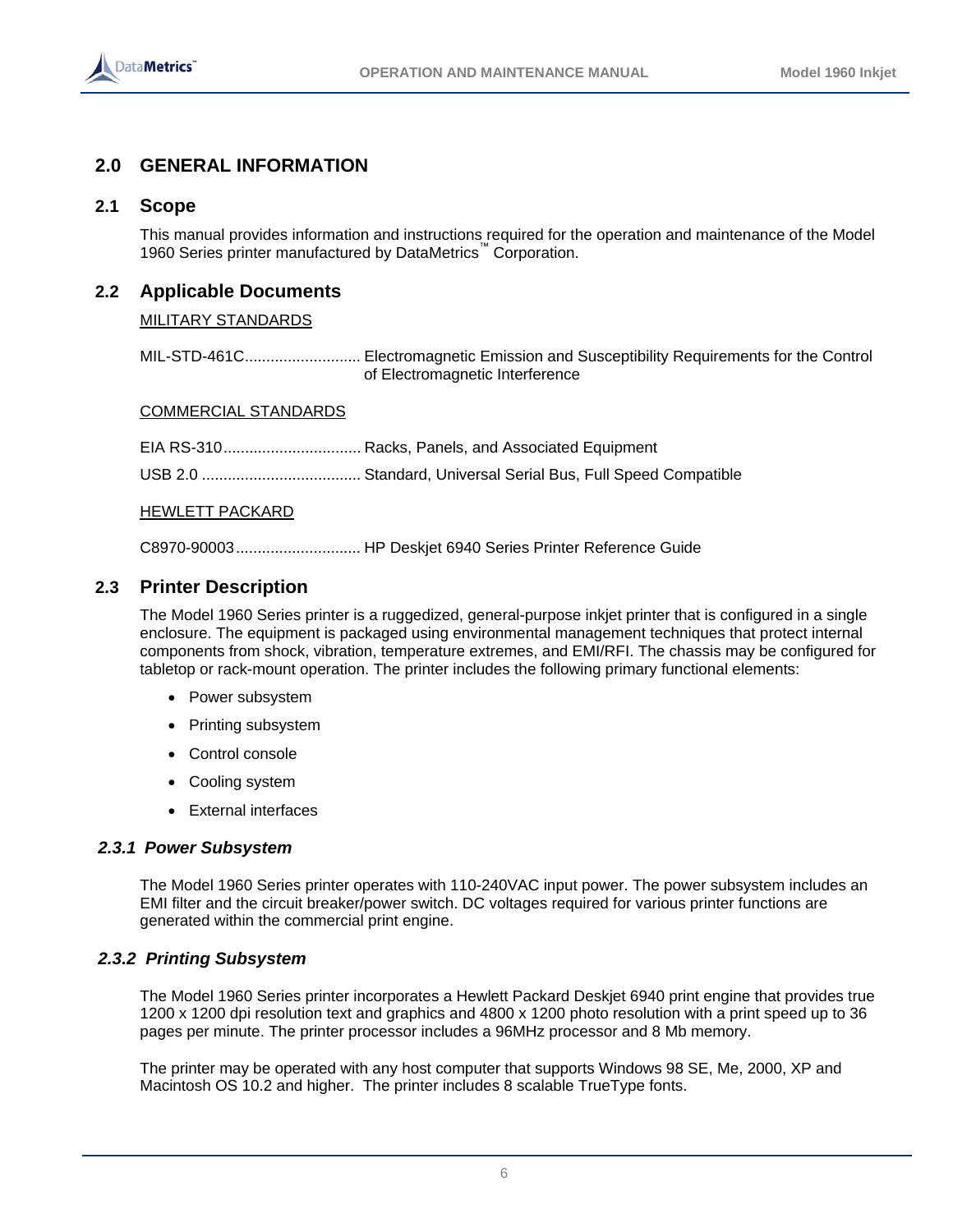

The printer automatically loads Letter, A4, Executive, B5, or Legal paper from the 150-sheet tray. The standard printer configuration incorporates an USB 2.0 interface and an Ethernet 10/100BaseT interface.

#### *2.3.3 Control Console*

The control console is located on the right side of the printer front panel. This console is the operator interface for print operations other than those controlled from the host computer. Controls and indicators are described in Chapter 4.

#### *2.3.4 Cooling System*

The ruggedized Model 1960 Series printer utilizes passive cooling. The printer is sealed to limit water, dust and dirt intrusion during operation.

#### *2.3.5 External Interfaces*

The rear panel of the printer includes connectors for prime power and the host computer data interface. A chassis ground lug is located on the rear panel adjacent to the power connector.

#### **2.4 Specifications**

Equipment specifications for the Model 1960 Series printer are defined in Tables 2-1 through 2-3.

#### **2.5 Options**

The Model 1960 Series printer may be configured with the optional features listed in the following paragraphs. Options included in a delivered configuration are defined in Chapter 1.

#### **2.5.1 Options**

The Model 1960 has an optional rack mount that includes slides and mounting features.

#### **2.6 Supplementary Documentation**

Supplementary information pertaining to the commercial hardware and software that forms a part of the Model 1960 Series printer is provided in the HP Deskjet 6940 Series Printer User's Guide.

| <b>CHARACTERISTIC</b>                                            | <b>DESCRIPTION</b>  |  |
|------------------------------------------------------------------|---------------------|--|
| 19.00"W x 8.72"H x 15.52"D (See Figure 2-1)<br><b>Dimensions</b> |                     |  |
| Weight                                                           | 27 lbs. less slides |  |

#### **Table 2-1. Physical Specifications**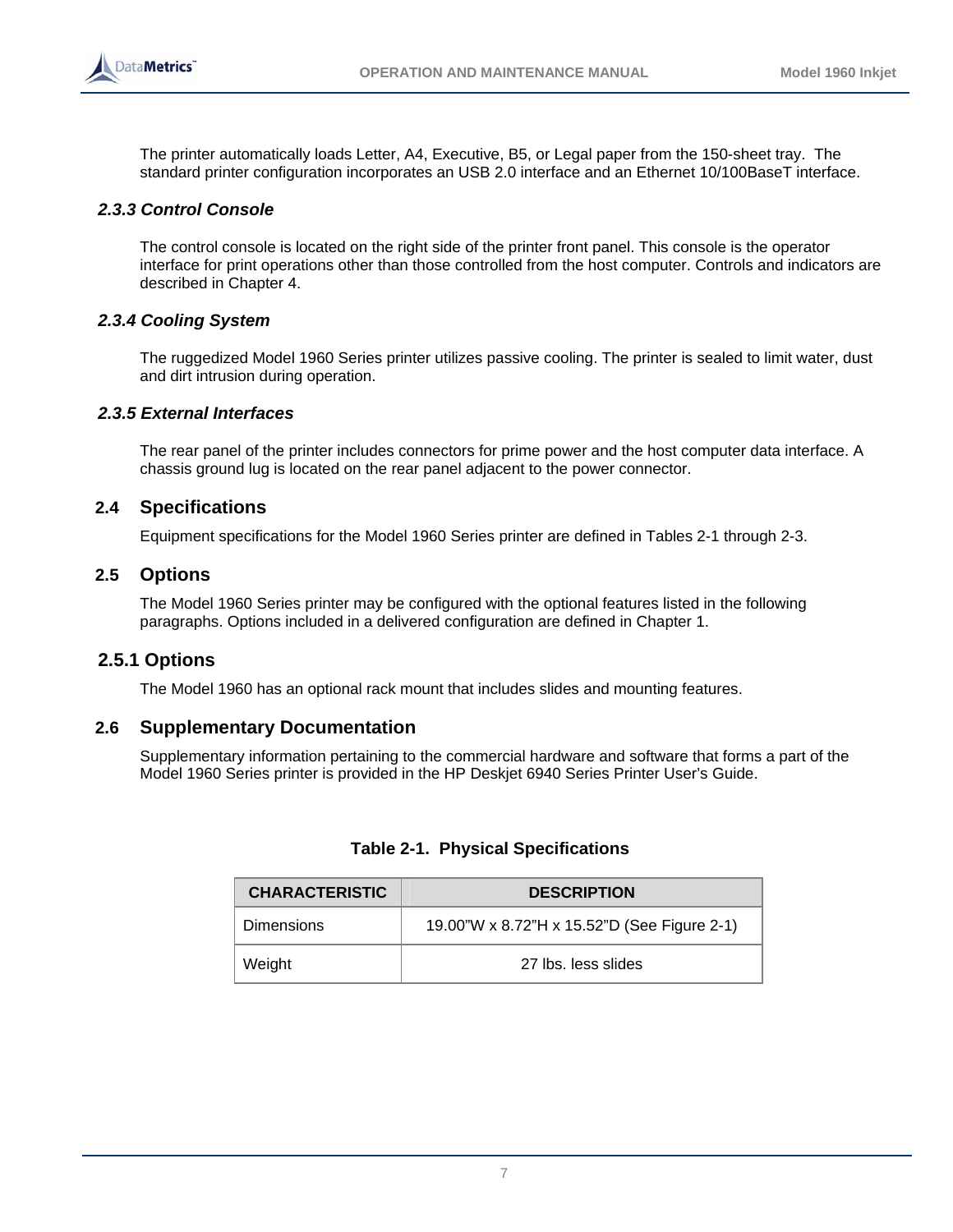

| <b>CHARACTERISTIC</b>                                    | <b>DESCRIPTION</b>                              |  |
|----------------------------------------------------------|-------------------------------------------------|--|
| Input Voltage:<br>110-220 VAC input (standard)           | 90-264 VAC; 50,60 and 400Hz                     |  |
| Input Power Consumption:<br>110-220 VAC input (standard) | 7 Watts Power On,<br>60 Watts max when printing |  |

(1)Sleep mode/active printing mode.

| <b>CHARACTERISTIC</b>              | <b>DESCRIPTION</b>                                                    |
|------------------------------------|-----------------------------------------------------------------------|
| Temperature:                       |                                                                       |
| Operating                          | $-20$ to $50^{\circ}$ C                                               |
| Non-operating                      | -40 to $85^{\circ}$ C                                                 |
| Relative humidity (non-condensing) | 10 to 95%                                                             |
| Altitude:                          |                                                                       |
| Operating                          | 15,000 ft                                                             |
| Non-operating                      | 40,000 ft                                                             |
| Random vibration (non-operating)   | 0.01 $g^2$ /Hz at 10 to 2,000 Hz                                      |
| Shock (non-operating)              | 20 g, 11 ms                                                           |
| EMI/EMC                            | MIL-STD-461, Methods CE03, CS01, CS02,<br>CS06, RE02, RS02, and RS03. |
| Fungus                             | No fungus-nutrient materials                                          |

# **Table 2-3. Environmental Specifications**

# **2.7 Introduction**

This chapter provides information and instructions required for installation of the Model 1960 Series printer. Information is included concerning chassis installation configuration, unpacking, print cartridge installation, paper supply provisions, connecting of external cabling, software installation, and storage.

# **2.8 Chassis Installation Configuration**

The Model 1960 Series printer is rack-mountable chassis configuration. Chassis dimensions applicable to the installation environment are identified in Figure 2-1. Rack-mount printer configurations may be installed in any 19-inch equipment rack conforming to EIA RS-310.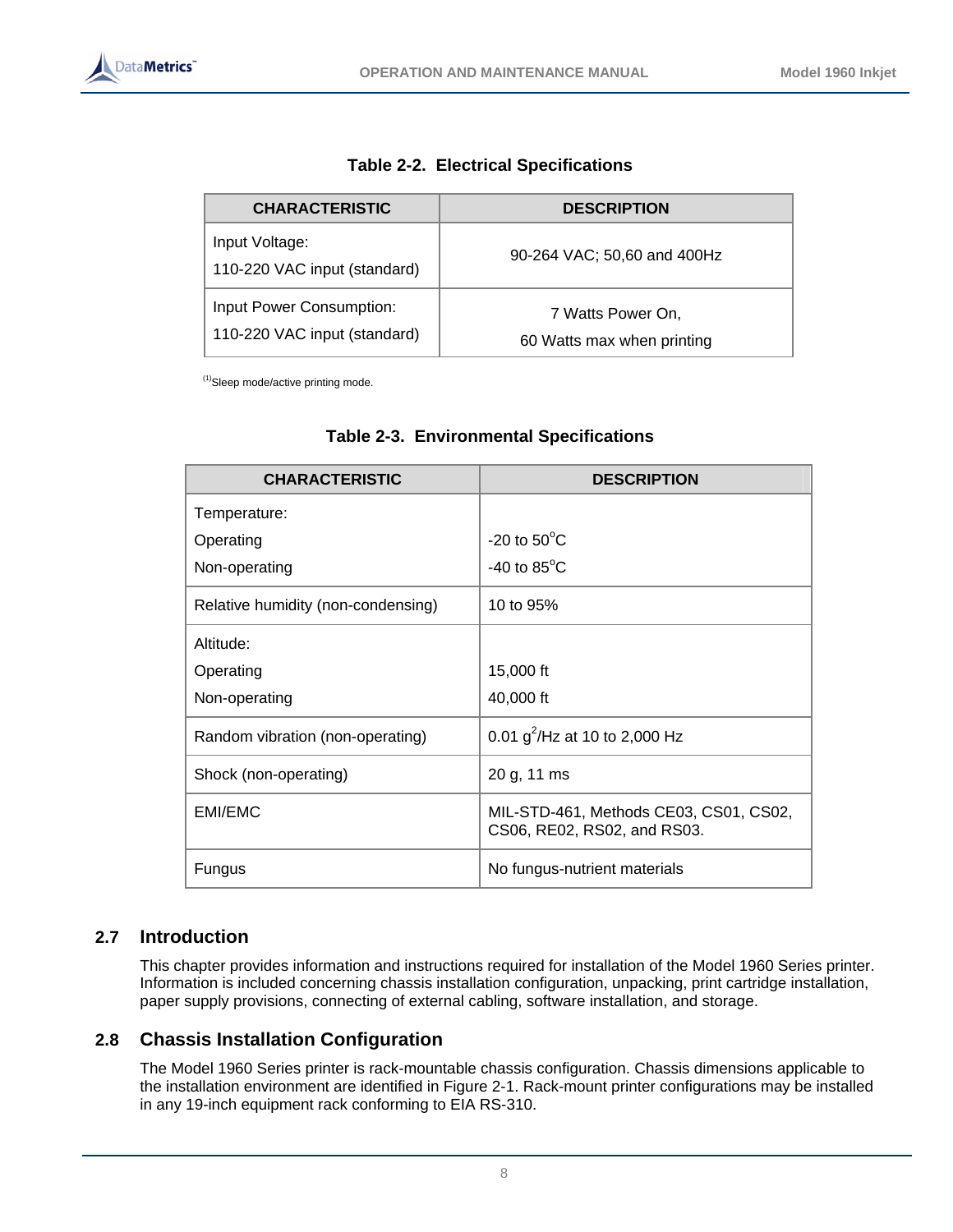

# **2.9 Unpacking**

Follow the steps listed below to unpack the Model 1960 Series printer and prepare the unit for installation. Packing materials should be retained for future use.

a. Carefully remove the printer from the shipping container. Inspect the unit for any evidence of damage.

# **2.10 Print Cartridge Installation**

The Model 1960 Series printer is shipped without the print cartridges installed. Follow the procedure defined below to install the cartridge.

- a. Power on the printer by toggling the circuit breaker to the ON position. Then press the power button on the control panel. Wait for the steady power LED to indicate the printer is ready.
- b. Open the top cover.
- c. Raise the cradle latch.
- d. Slide out the cartridges (if replacing a cartridge).
- e. Remove the print cartridges from the packaging and remove the pull tab and clear tape. Do not touch the copper nozzles.

#### **CAUTION**

To prevent damage, do not touch the copper surfaces of the electrical contacts or ink nozzles.

- f. Push in the cartridge.
- g. Secure the latch.
- h. Close the top cover.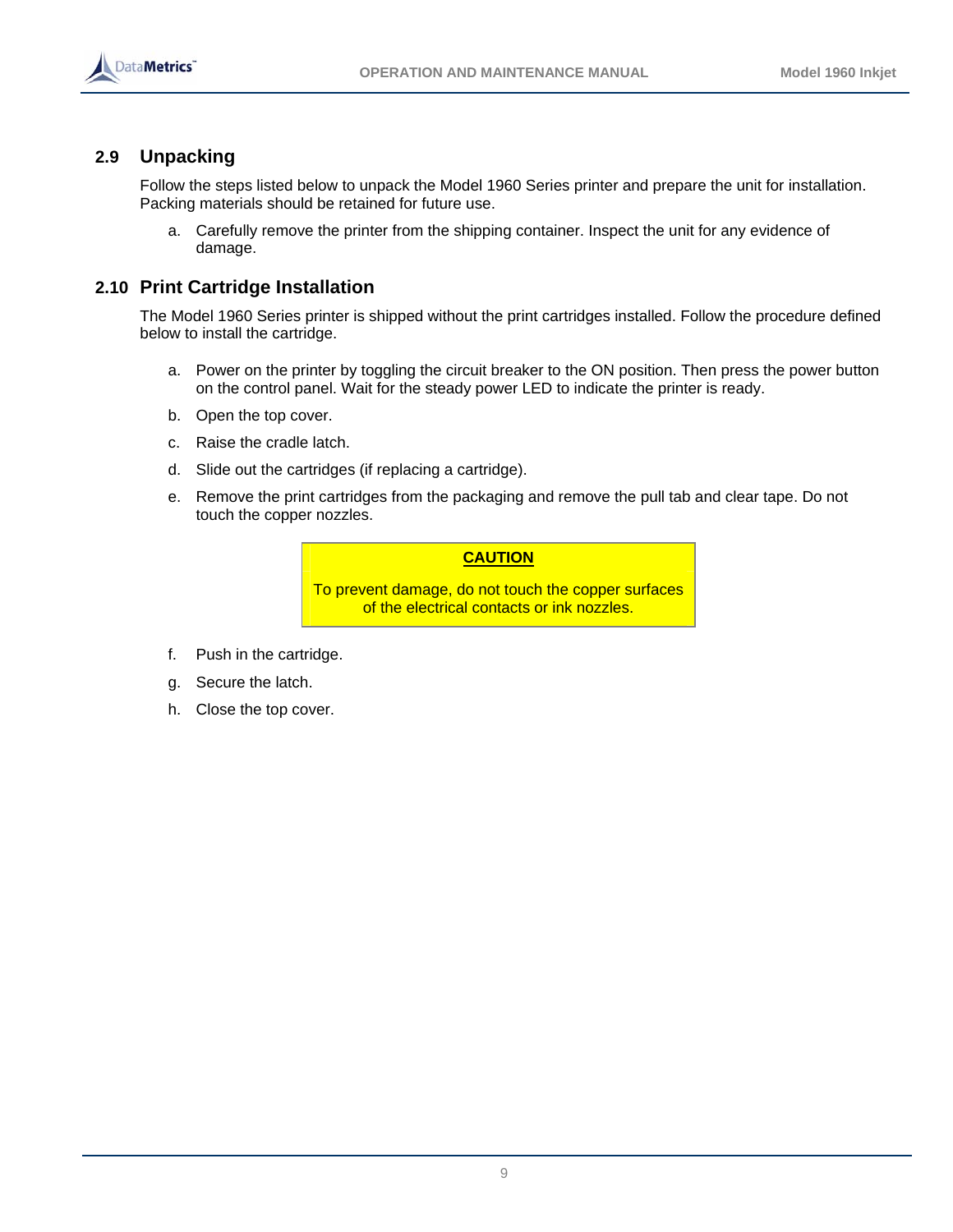

# **Figure 2-1. Installation Dimensions**

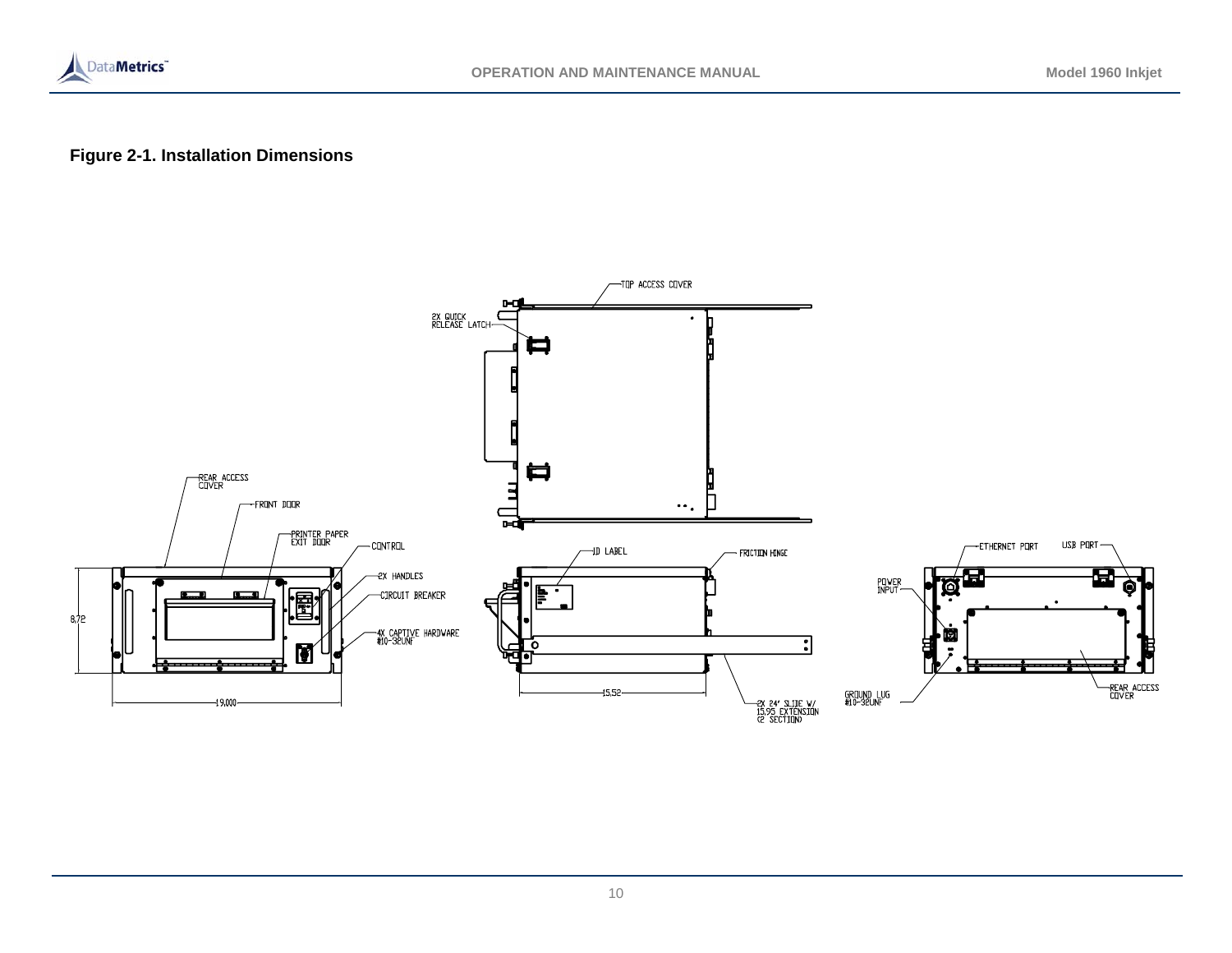

# **2.11 Paper Supply**

The paper tray will accommodate approximately 150 sheets of letter, A4, executive, B5 (ISO), B5 (J15), legal paper. The paper tray is accessible through the front panel door. Tray guides may be adjusted to accommodate the supported media sizes. Paper supply specifications are provided in Table 2-4.

| <b>PAPER SOURCE</b> | <b>PAPER TYPE</b> | <b>DIMENSIONS</b>                                  | <b>WEIGHT</b>                                      |
|---------------------|-------------------|----------------------------------------------------|----------------------------------------------------|
| Paper Tray          | Cards             | $3x5$ in. minimum<br>$(76 \times 127 \text{ mm})$  | Up to 110 lb                                       |
|                     |                   | 5 x 8 in. maximum<br>$(127 \times 203 \text{ mm})$ | (up to 200 g/m <sup>2</sup> )                      |
|                     | Transparency      | Same as letter and A4                              | 0.0039 to 0.0045 in. thick<br>(0.099 to 0.114 mm)  |
|                     | Labels            | Same as letter and A4                              | 0.005 to 0.007 in. thick<br>(0.127 to 0.178 mm)    |
|                     | Envelopes         | 3.54 x 8.07 in.<br>thru<br>4.72 x 9.49 in.         | 20 to 24 lb<br>$(70 \text{ to } 90 \text{ g/m}^2)$ |
|                     | Letter            | 8.5 x 11 in.<br>(216 x 279 mm)                     | 16 to 24 lb<br>(60 to 90 $g/m^2$ )                 |
|                     | A4                | 8.3 x 11.7 in.<br>$(210 \times 297 \text{ mm})$    |                                                    |
|                     | Executive         | 7.3 x 10.5 in.<br>$(191 \times 267 \text{ mm})$    |                                                    |
|                     | <b>B5 (ISO)</b>   | 6.9 x 9.9 in.<br>$(176 \times 250 \text{ mm})$     |                                                    |
|                     | Legal             | 8.5 x 14 in.<br>$(216 \times 356 \text{ mm})$      |                                                    |
|                     | Photographic      | 4 x 6 in. minimum<br>$(101 \times 152 \text{ mm})$ | Up to 75 lb                                        |
|                     |                   | 8.5 x 11 in.<br>(216 x 279 mm)                     | (Up to 280 $g/m^2$ )                               |

|  |  |  | Table 2-4. Paper Supply Specifications |
|--|--|--|----------------------------------------|
|--|--|--|----------------------------------------|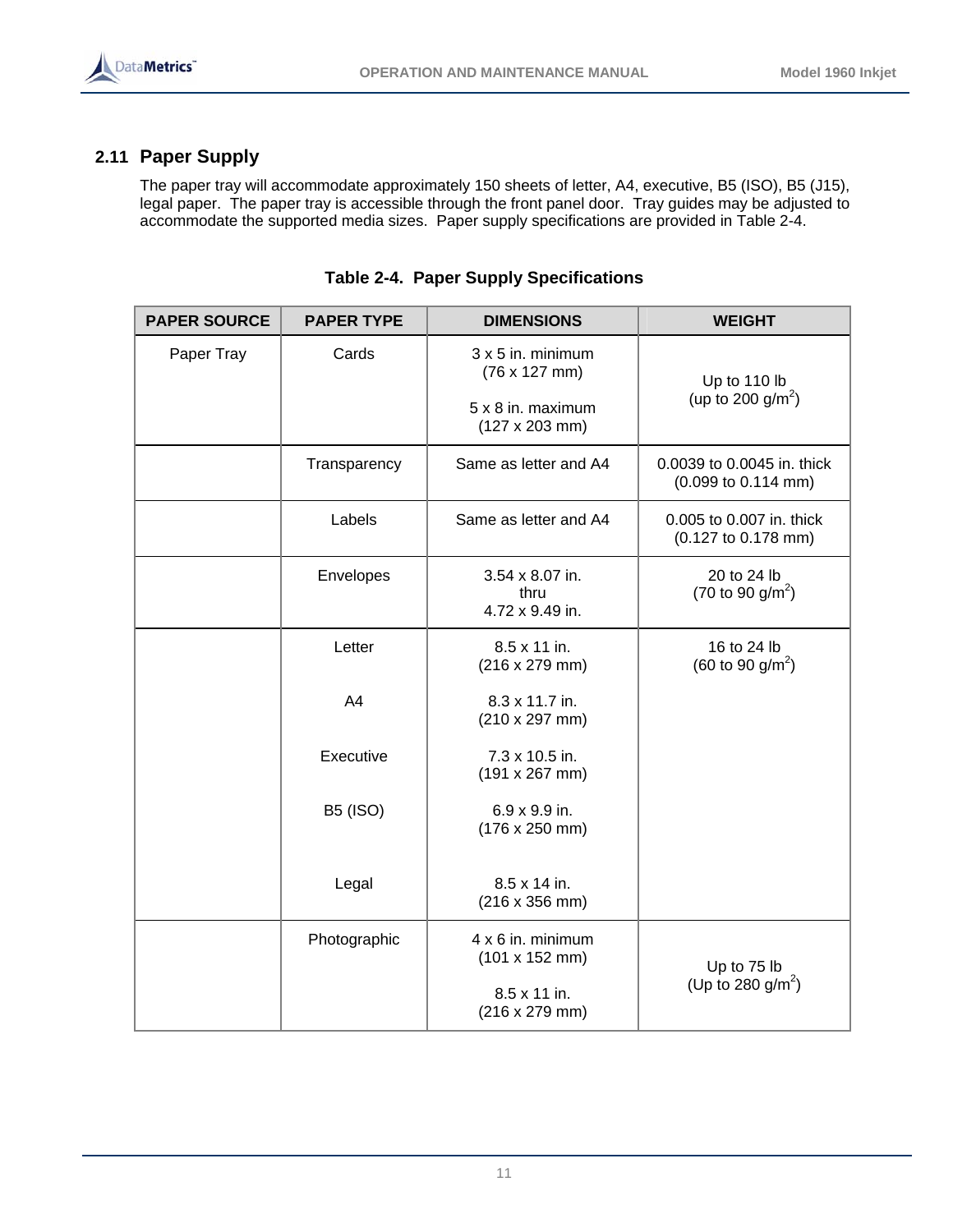

# **2.12 External Cable Installation**

All external interfaces for the Model 1960 Series printer are located at the rear panel (Figure 2-2). External connector signal assignments are defined in Chapter 1. Perform the following steps to connect external cabling.

- a. Verify that the front panel circuit breaker is in the "off" position.
- b. Connect the system ground cable to the ground stud on the rear panel.
- c. Install the host computer data interface cable.
- d. Connect the power cable to the power input connector on the rear panel.

**Caution** Verify that the power source conforms to the input power configuration defined in Chapter 1.

# **2.13 Software Installation**

The HP Deskjet 6940 software must be installed before the Model 1960 Series printer can be used. Information and instructions required for installation and configuration of printer software are provided in the HP Deskjet 6940 Series Printer User's Guide.

# **2.14 Limited Operation, Storage, and Transportation**

If the printer is not operated for more than 1 week, the print cartridge should not be removed. If the printer is to be stored or transported, the unit should be packaged as originally shipped. The printer can be stored or transported in any manner that is consistent with the environmental conditions identified in Table 2-3.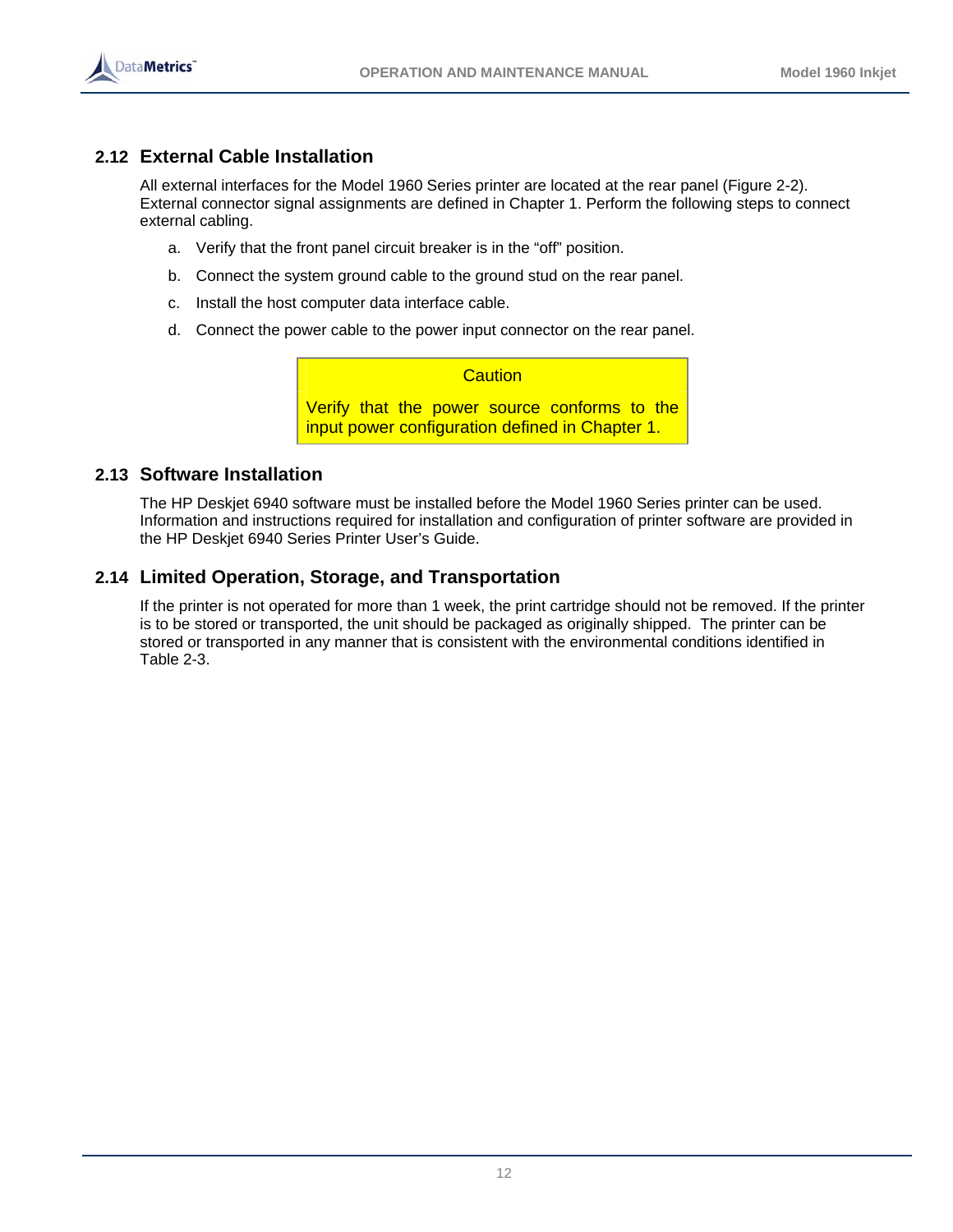

# **Figure 2-2. Rear Panel**

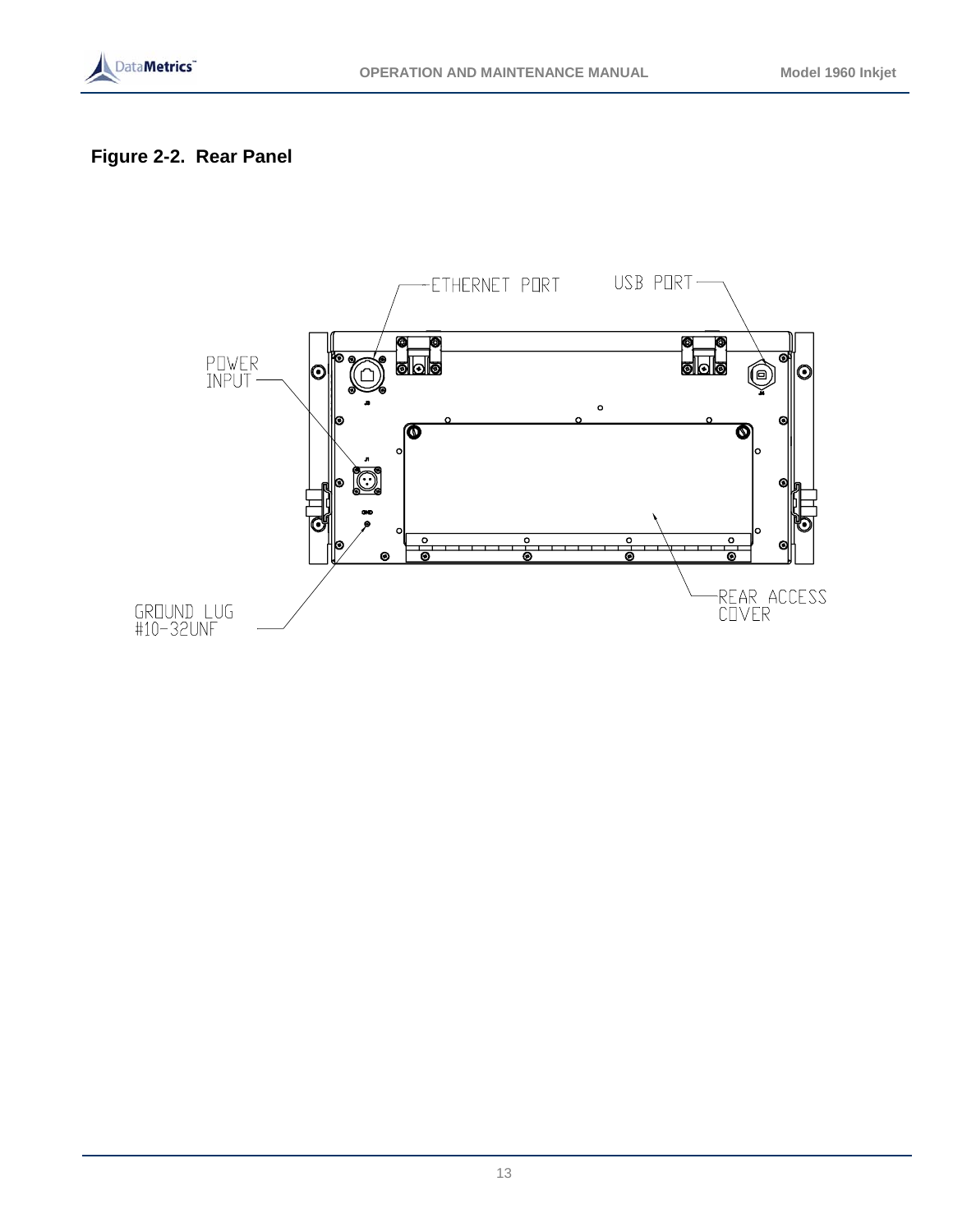

# **3.0 OPERATION**

### **3.1 Introduction**

This chapter provides information concerning printer controls and indicators, test printing, normal operation, error conditions, and shutdown. Before the unit is powered up for the first time, verify that the installation procedures defined in Chapter 3 have been performed.

# **3.2 Controls and Indicators**

All controls and indicators required for operation of the Model 1960 Series printer are located at the front panel of the unit (Figure 3-1). Control console switches and indicators are shown in Figure 3-2. Controls and indicators are described in Table 3-1. Printer status indications for normal operation are identified in Table 3-2.

# **Figure 3-1. Front Panel**

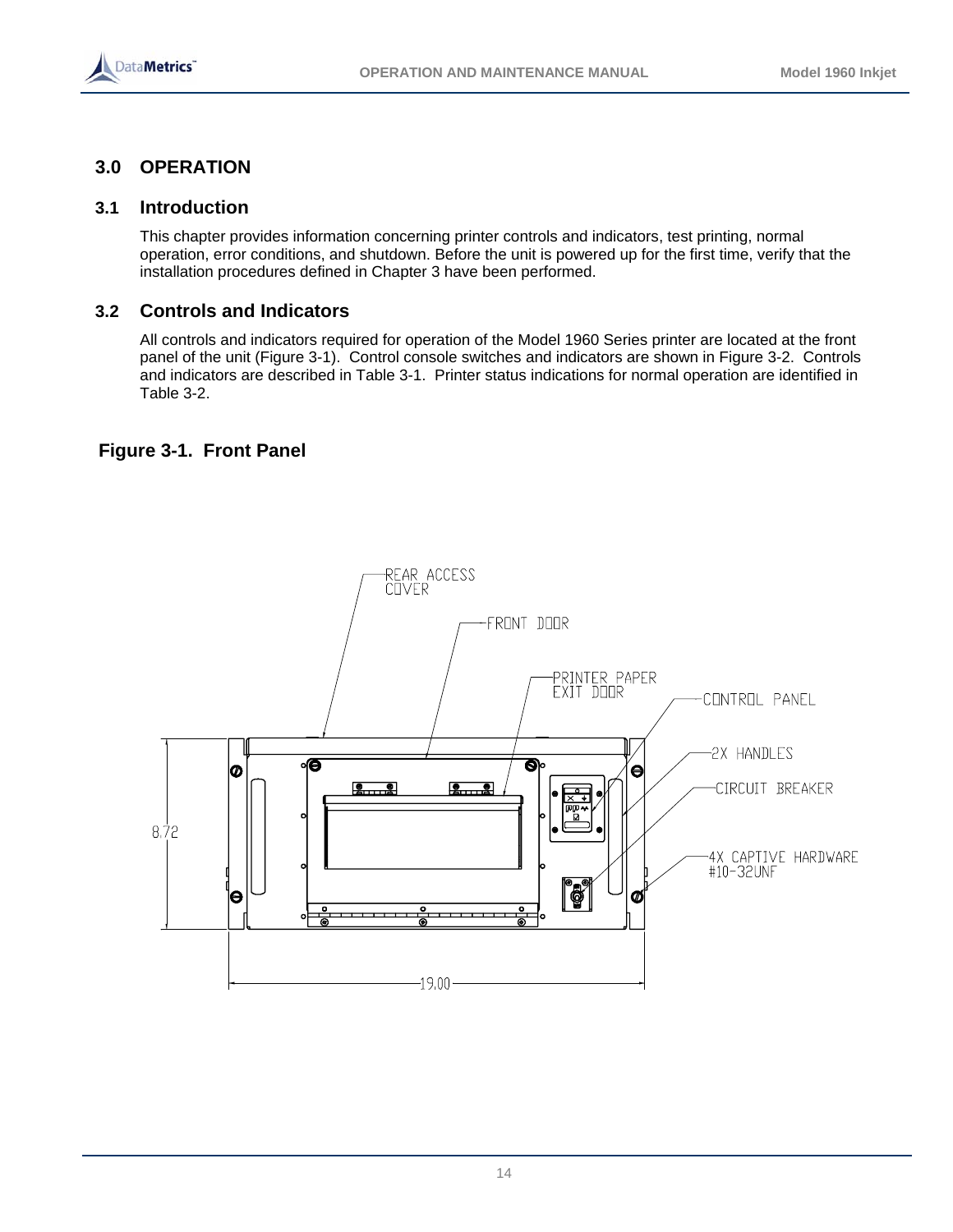

# **Figure 3-2. Control Console**

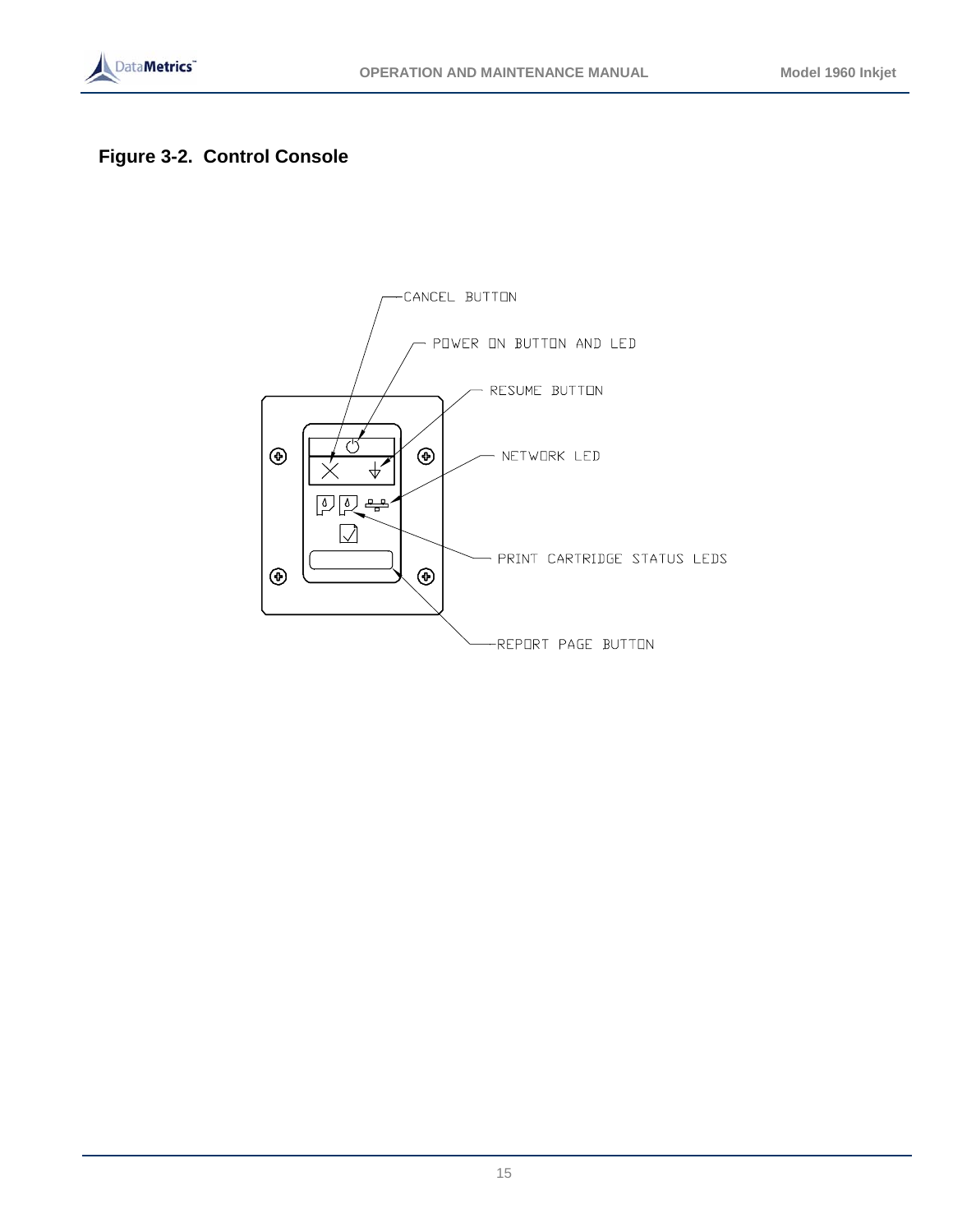| <b>DESCRIPTION</b>                                                              | <b>FUNCTION</b>                                                                                                      |  |  |
|---------------------------------------------------------------------------------|----------------------------------------------------------------------------------------------------------------------|--|--|
| Circuit breaker/switch                                                          | On/off switch and over current-protection device for prime power.                                                    |  |  |
| Power LED                                                                       | Illumination indicates that the printer is ready to perform print<br>operations.                                     |  |  |
| Print Cartridge LED'S                                                           | Illumination indicates that the printer ink cartridges require service.                                              |  |  |
| Network LED                                                                     | Illumination indicates that the printer is network ready.                                                            |  |  |
| Power button                                                                    | When pressed:<br>• The printer will turn on and off. The POWER LED will illuminate<br>when the printer is turned on. |  |  |
| Resume button                                                                   | When pressed:<br>• Printing will resume if the printer is paused or jammed                                           |  |  |
| Cancel button<br>When pressed:<br>• Terminates a print job that is in progress. |                                                                                                                      |  |  |

|  | Table 3-1. Controls and Indicators |  |
|--|------------------------------------|--|
|--|------------------------------------|--|

# **3.3 Configuration and Test Printouts**

# **3.3.1 Test Page**

The test page may be printed from the printer software. Configuration and test printouts contain the following information:

| <b>TEST TYPE</b>   | <b>DESCRIPTION</b>                                              | <b>TEST EXECUTION</b>                                                  |
|--------------------|-----------------------------------------------------------------|------------------------------------------------------------------------|
| Test Page          | Identifies the current driver and port<br>settings.             | Accessible from the HP Deskjet Utility area<br>of the system software. |
| <b>Report Page</b> | Identifies the current settings and options<br>for the printer. | Press Report Page button on control panel.                             |

# **3.3.2 Normal Operation**

Follow the instructions defined below to operate the printer under normal conditions.

- a. Power-up the host computer.
- b. Place the printer power switch in the "on" position.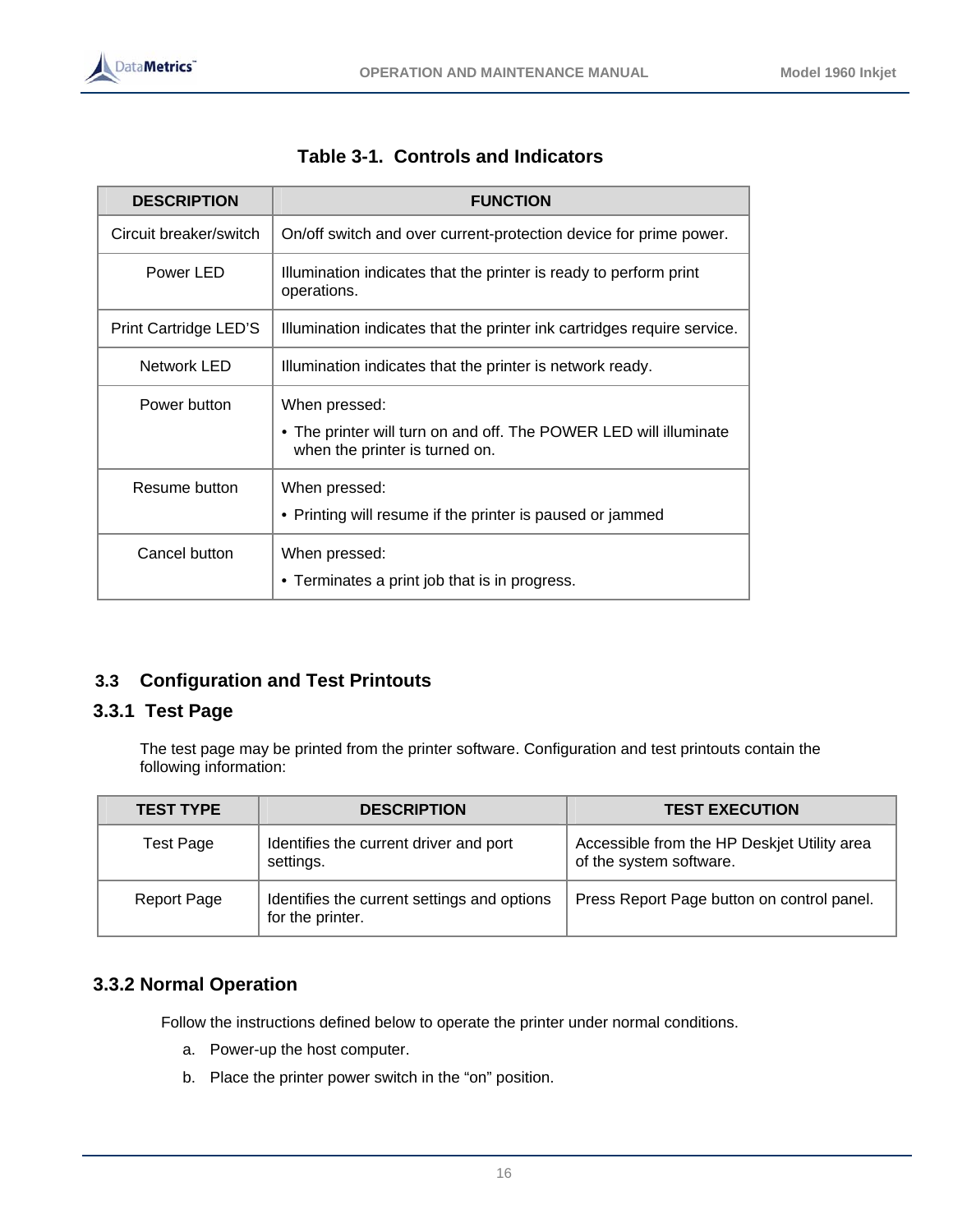

- c. Press the power button to turn on the printer.
- d. Verify that the POWER LED illuminates after completion of the self-test/warm-up sequence. Once the printer has achieved a ready state, no manual intervention is required to conduct routine print tasks.

# **3.3.3 Stopping a Print Job**

A print job can be terminated from the application software, from a print queue, or by pressing the front panel CANCEL switch. If a job has not started printing, terminate the process with the application software or at the print queue. If printing has started, terminate the process by pressing the CANCEL switch. The printer will finish any pages that are already moving through the printer and delete the rest of the job. Pressing the CANCEL switch during a print operation will cancel only the current job.

# **3.4 Error Conditions**

When the printer incurs an error condition, a status indication will be displayed at the control console. Refer to Chapter 6 for a description of console error indications and recommended corrective action.

# **3.4.1 Clearing Paper Jams**

Paper jams are most commonly caused by one of the following conditions:

- Paper tray loaded improperly or overfilled.
- Print media does not meet specifications (Table 2-4).

Paper jams normally occur in the paper feed or the rear paper guide areas (Figure 3-3). Procedures for clearing obstructions in the paper path are identified in the following paragraphs.

Do not clear a paper jam front the front of the printer.

- a. Press the resume button. If the jam is not cleared the proceed to the next step.
- b. Turn the printer off.
- c. Open the rear door and remove the rear paper guide using the 2 release levers. Press the levers towards each other and remove the guide.
- d. Remove the paper jam
- e. Replace the rear paper guide and close the rear door.
- f. Turn on the printer and press the Resume button.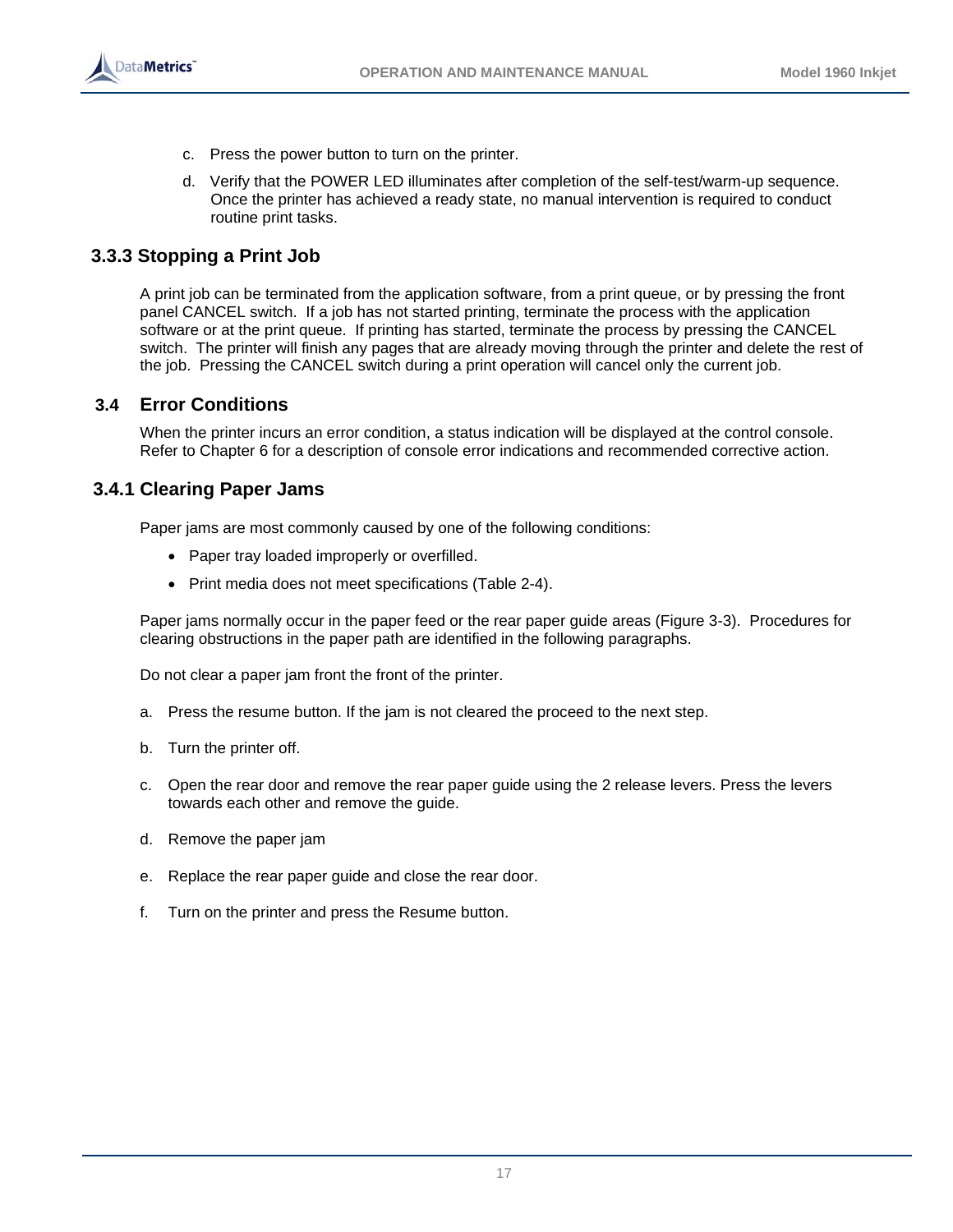

#### **3.5 Shutdown**

The printer enters standby mode when no data is being received from the host computer. It is not necessary to power down the printer when the unit is not used for limited periods. When the printer is to be taken out of service, perform the following shutdown sequence:

- a. Ensure that the printer is not receiving data from the host computer.
- b. Press the Power button on the control panel. The power LED will extinguish.
- c. Place the printer power switch in the "off" position.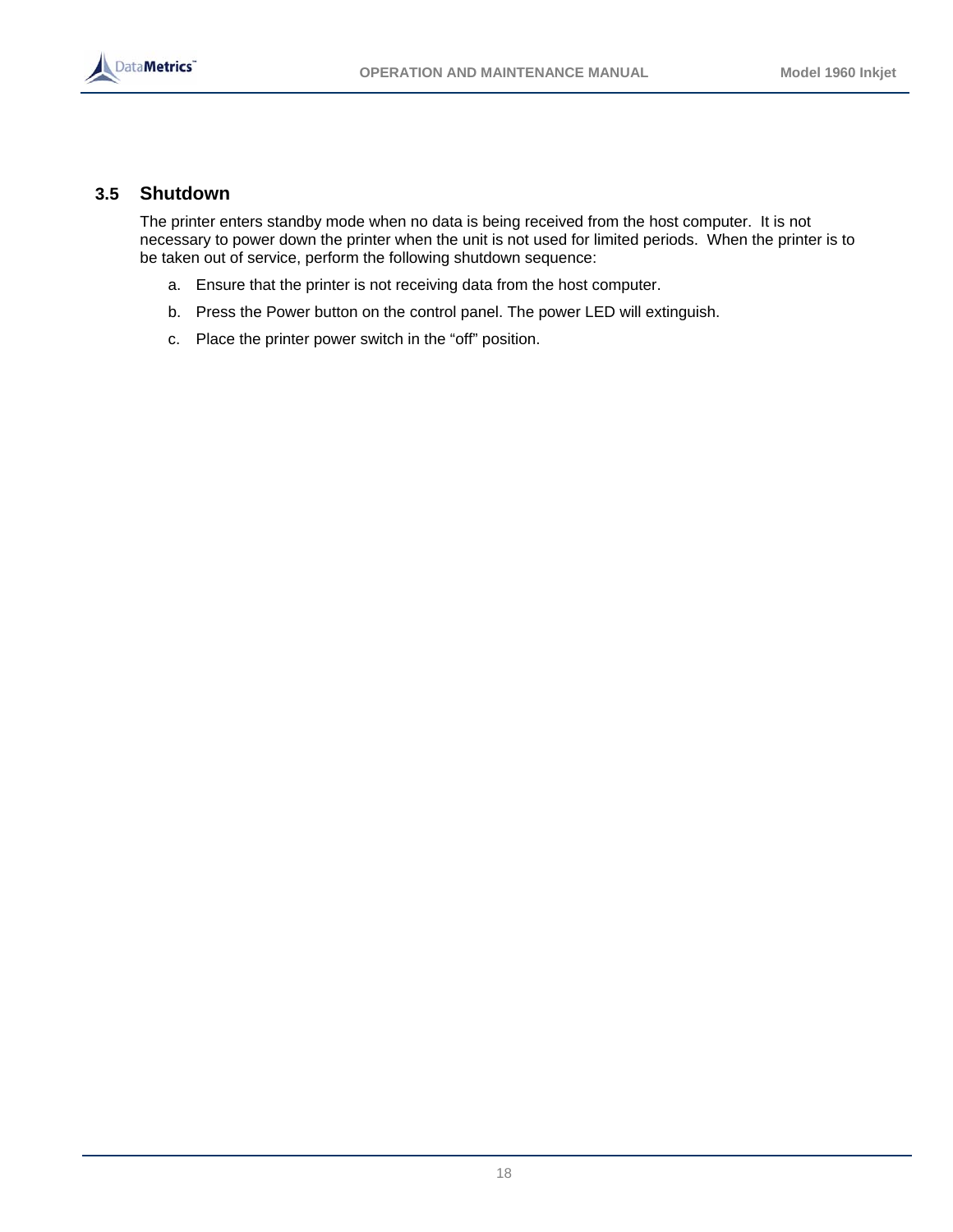

# **4.0 FUNCTIONAL DESCRIPTION**

#### **4.1 Introduction**

This chapter describes the major functional elements of the Model 1960 Series printer. Information is provided concerning power distribution, the printing subsystem, control console, and cooling system. Chassis interconnections are identified in Figure 4-1.

#### **4.2 Printer Description**

The Model 1960 Series printer provides inkjet hardcopy output of data received from a host computer. The standard printer configuration incorporates a USB interface and an Ethernet port. The mechanical and electrical subsystems of the printer are described in the following paragraphs.

#### *4.2.1* **Power Distribution**

The Model 1960 Series printer utilizes the DC primary power subsystem of the commercial print engine. Prime power enters the chassis at the rear panel J1 connector. Power is sent through an EMI filter that provides attenuation of interference related to input voltage and output current. Prime power exits the filter and is routed to a circuit breaker/power switch at the front panel. The load side of the circuit breaker provides power to the print engine input-power connector. A chassis ground stud is located on the rear panel of the unit.

# *4.2.2* **Printing Subsystem**

The Model 1960 Series printer incorporates the printing subsystem architecture of the Hewlett Packard Deskjet 6940 as follows:

- "Processor System" Monitors and controls all of the printer's mechanical and electrical subsystems. It is the center of the printer's operation. The Processor System receives print data from the host, processes the image, and transfers it to the Image System. It also provides the interface between the user and the printer through the control panel.
- "Image Formation System" Produces the actual physical image on the page.
- "Paper Pick and Feed System" Moves paper or other print media through the printer from the paper tray.

#### 4.2.2.1 **Print Cycle**

The processor system is the main module during printer operation. The processor system formats a link which operates as a data bus. This lets printer status, command information, and dot-image data to be passed between the systems.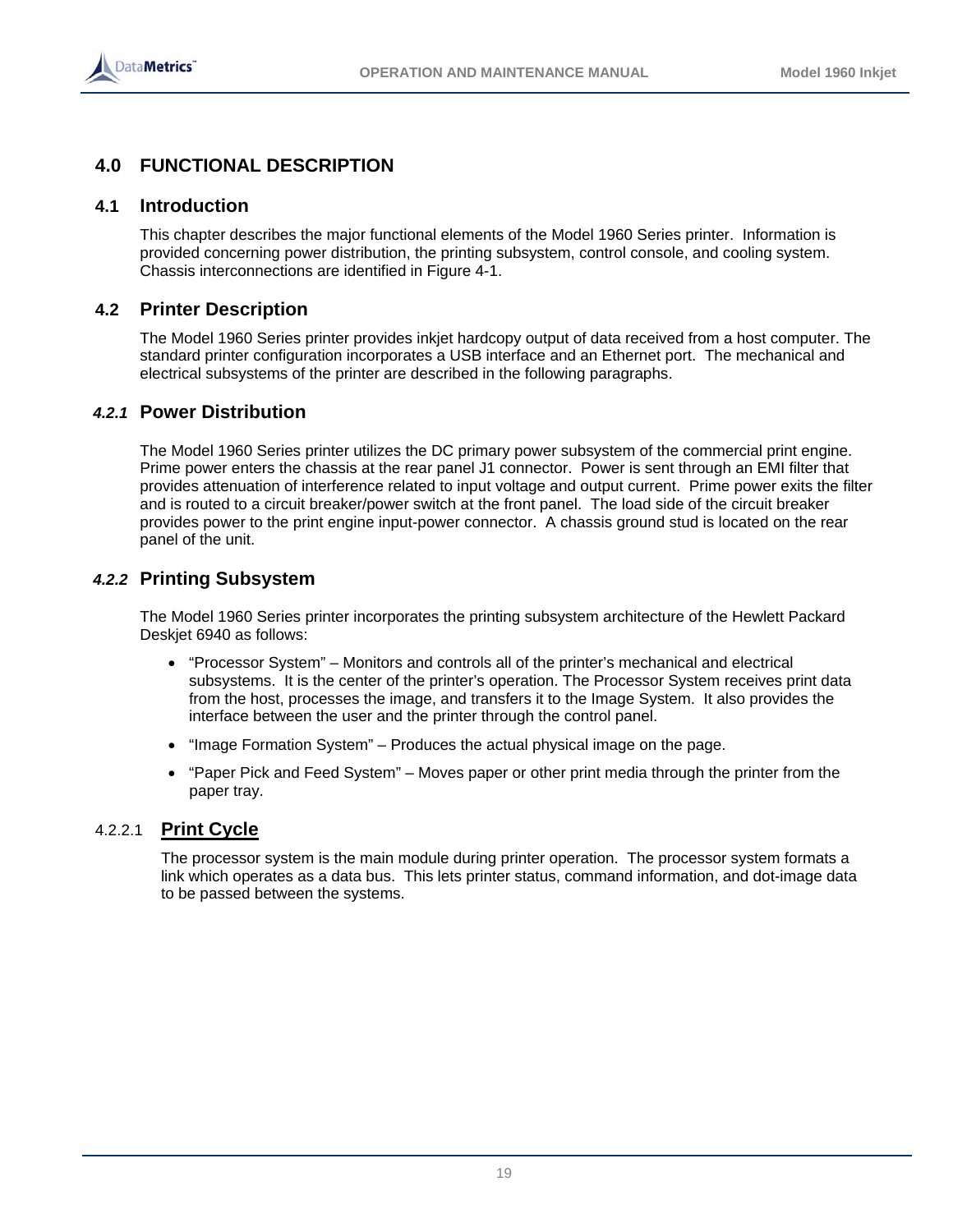

#### **Figure 4-1. Chassis Interconnections**

#### 4.2.2.2 **Paper Movement**

The paper feed system automatically picks print media from the paper tray and delivers it to the registration roller. Before the media reaches the registration roller, the separation pad separates any excess sheets of media and the registration shutter corrects the media's skew.

A top-of-page sensor detects the leading edge of the page. The paper is synchronized to the leading edge of the image on the print carriage and transferred to the paper.

The paper exits the printer through the front output bins.

#### *4.2.3* **Control Console**

All controls and indicators required for printer operation are located at the front panel of the unit. The primary control panel includes the Power/Resume/Ink/Network indicators and the Power/Resume/Cancel/Report Page switches. The control panel assembly interfaces with the print engine processor system. The circuit breaker/power switch interfaces with the line filter and print engine powerinput connector. Printer controls and indicators are described in Chapter 4.

# *4.2.4* **Cooling**

The cooling system of the Model 1960 Inkjet Printer is passive conduction and convection. There are no cooling fans. This engine has a low power consumption of 60 watts max when printing. Typical printing is 25 watts.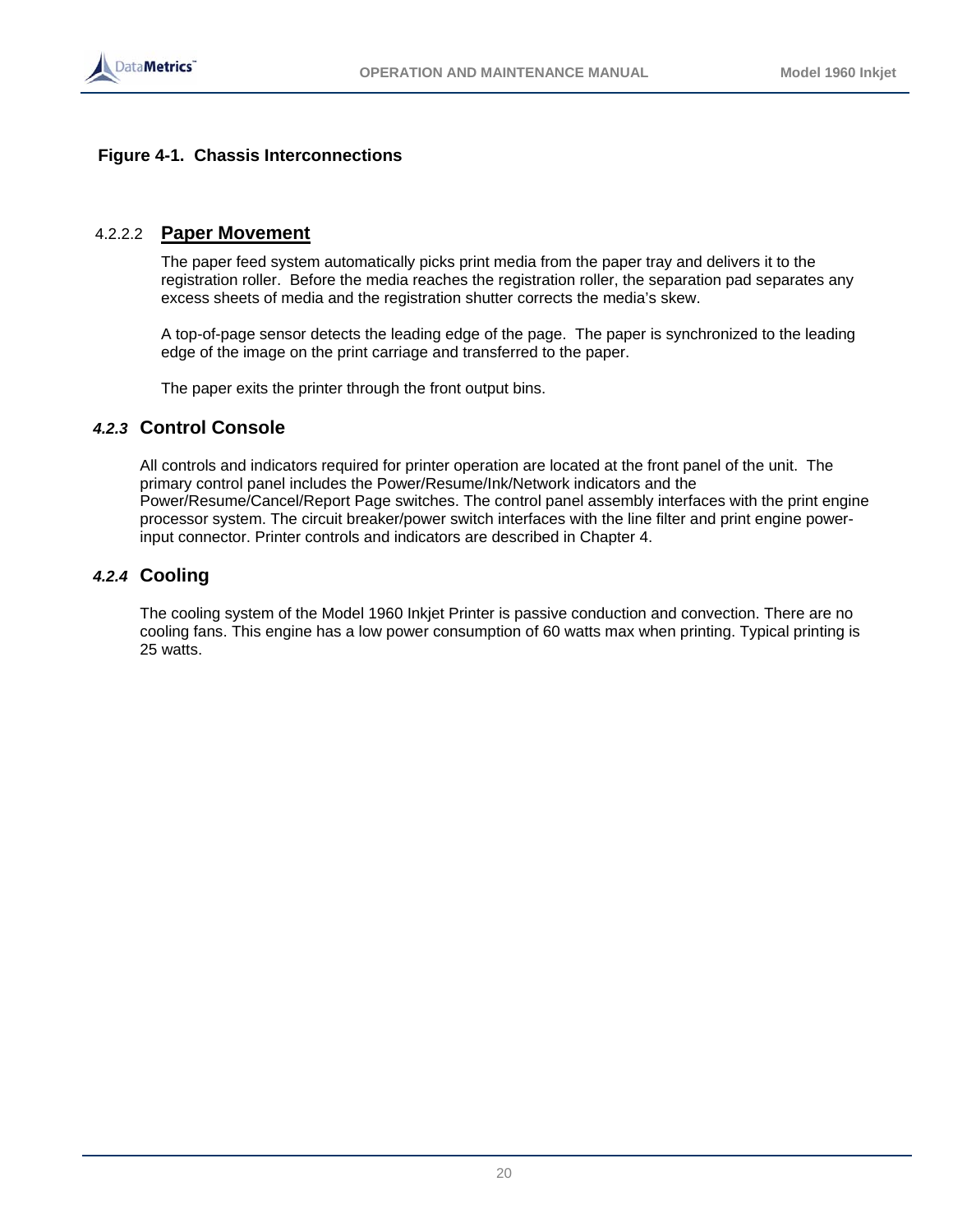

# **5.0 MAINTENANCE**

#### **5.1 Introduction**

This chapter provides information and instructions concerning Model 1960 Series printer tools and test equipment, periodic maintenance, fault isolation, and the removal and installation of replaceable components and subassemblies.

# **5.2 Tools and Test Equipment**

The following tools and test equipment are required to maintain the printer:

- Common hand tools
- Digital voltmeter
- Host computer with compatible data interface

# **5.3 Periodic Maintenance**

#### *5.3.1* **Print Engine**

Normal print operations result in the depositing of residual paper and print particles within the printer interior. The print mechanism may be cleaned with a lint-free cloth. As a minimum, the printer interior should be cleaned whenever the print cartridge is replaced. Detailed information pertaining to cleaning of the printer interior is provided in the HP Deskjet 6940 Series Printer User's Guide.

# 5.3.1.1 **Calibrating a Print Cartridge**

The printer automatically performs a calibration when the print cartridges are replaced. If the alignment of the cartridges has changed then a manual calibration is required.

- a. Open Printer Properties.
- b. Select the Services tab.
- c. Open the HP Toolbox menu.
- d. Select the Calibrate The Device and follow the on screen instructions.

#### 5.3.1.2 **Cleaning the Print Cartridges**

The print cartridges can become contaminated of there is excessive debris that enters the printer housing. If the print quality degrades then an automatic print cartridge cleaning is required.

- a. Open Printer Properties.
- b. Select the Services tab.
- c. Open the HP Toolbox menu.
- d. Select the Clean the Print Cartridges and follow the on screen instructions.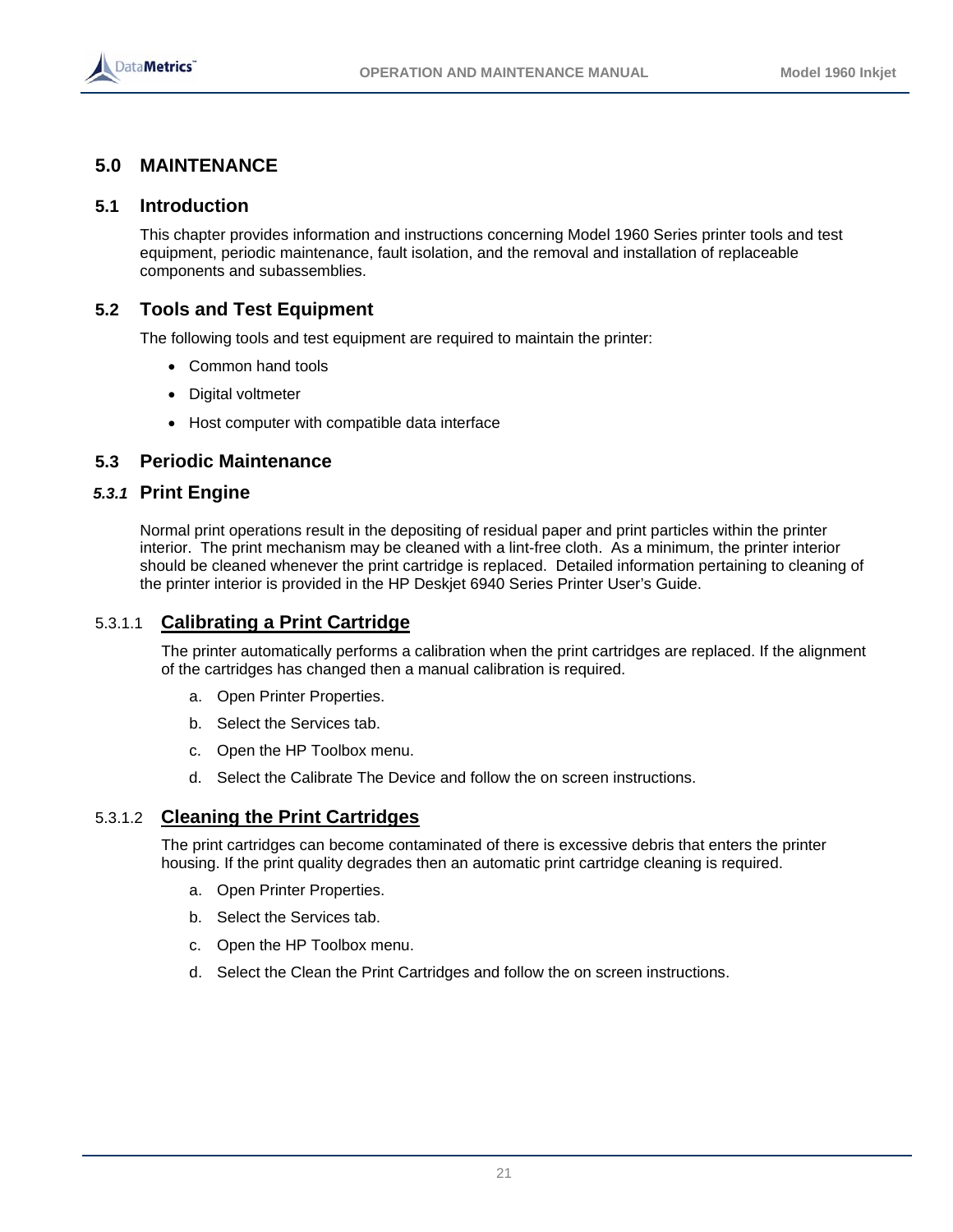

# 5.3.1.3 **Manually Cleaning the Print Cartridges**

If the print cartridges require further cleaning then a manual cleaning may be required.

- a. Press the ON/OFF switch.
- b. Open the top cover and the cradle moves to the center.
- c. Remove the source power.
- d. Remove the print cartridges and place with the nozzle side up.
- e. Clean on both sides of the nozzles with distilled water and cotton swabs or other soft, lint-free material. DO NOT clean the nozzles. DO NOT have the print cartridges removed for more the 30 minutes as the nozzles can become clogged.
- f. Clean the cradle walls.
- g. Re-install the print cartridges.
- h. Connect the power source.
- i. A calibration page will begin. Follow the on screen instructions.

# **5.4 Fault Isolation**

If front panel status indicators reflect a normal operational state (Table 5-2) and the printer will not function properly, refer to Table 5-1. If indicators reflect an error condition, refer to the status descriptions and recommended corrective action provided in Table 5-2.

# **WARNING**

**POTENTIALLY LETHAL VOLTAGES EXIST WITHIN THE PRINTER. SERIOUS INJURY MAY RESULT IF SAFETY PRECAUTIONS ARE NOT OBSERVED. FAULT DIAGNOSIS PROCEDURES REQUIRE THAT INTERNAL COMPONENTS BE TESTED WHEN PRIME POWER IS APPLIED. THESE COMPONENTS MUST ONLY BE TOUCHED WITH THE APPROPRIATE TEST EQUIPMENT.**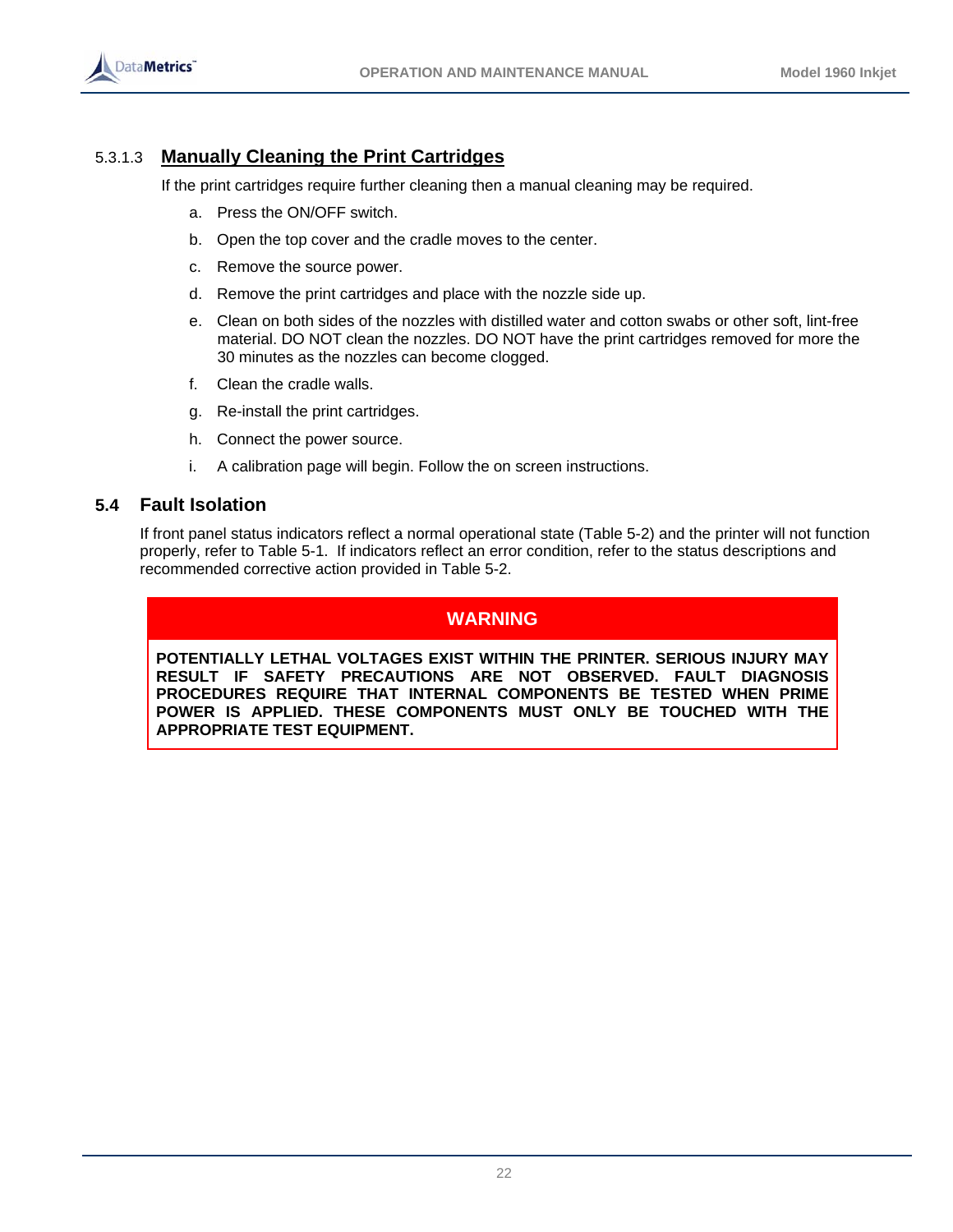| <b>FAULT CONDITION</b>                                                                                                | <b>RECOMMENDED ACTION</b>                                                      |
|-----------------------------------------------------------------------------------------------------------------------|--------------------------------------------------------------------------------|
| Printed page is not produced when job is issued<br>from host computer.                                                | Verify that host software is configured correctly.                             |
|                                                                                                                       | Use the software menu to print a test page. If page does<br>not print:         |
|                                                                                                                       | Check the paper supply in the tray.<br>$\bullet$                               |
|                                                                                                                       | Verify that the print queue is clear.                                          |
|                                                                                                                       | Check the power and data interfaces are secure.<br>٠                           |
|                                                                                                                       | Verify the top door is closed.                                                 |
|                                                                                                                       | Verify the rear access door is secured.                                        |
|                                                                                                                       | If a jam occurs, refer to 4.5.1.<br>$\bullet$                                  |
| Printed page is blank or of poor quality.                                                                             | Check the print cartridges.                                                    |
|                                                                                                                       | Check paper type and quality (Table 2-4).                                      |
|                                                                                                                       | Adjust print density through the host software.                                |
|                                                                                                                       | Verify that printer and host computer are configured for the<br>same language. |
|                                                                                                                       | Install a new print cartridge.                                                 |
|                                                                                                                       | Verify that sealing tape is removed from print cartridge.                      |
| Printer is slow.                                                                                                      | Multiple applications are running on the host computer.                        |
|                                                                                                                       | Complex documents or graphics are printing.                                    |
|                                                                                                                       | Automatic paper option is selected.                                            |
| Front panel indicators reflect an error state.                                                                        | Refer to Table 3.2                                                             |
| Print operations are conducted successfully, but<br>control panel switches or indicators do not<br>respond correctly. | Replace control panel.                                                         |

# **Table 5-1. General Fault Isolation**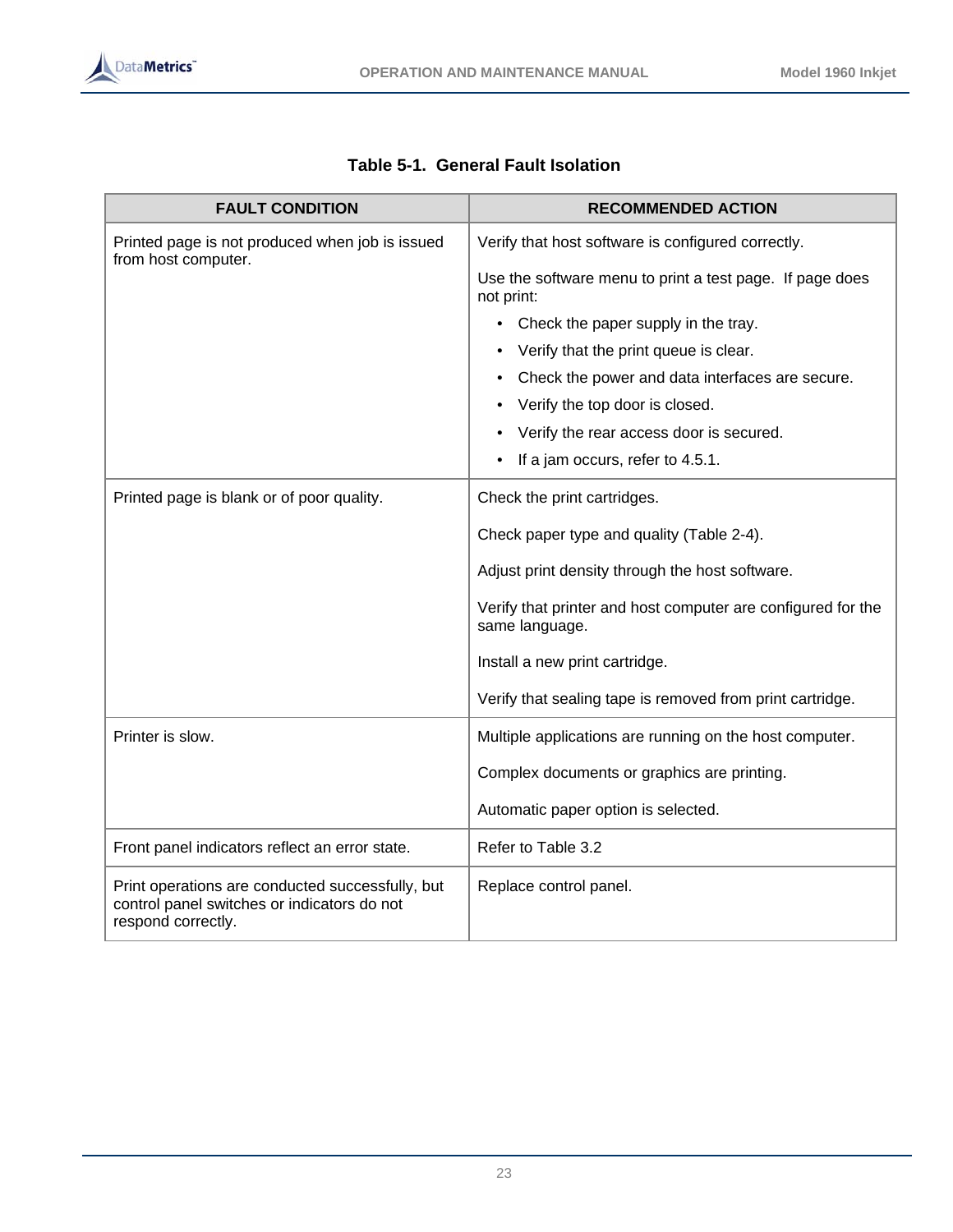| <b>ERROR INDICATIONS</b> |            |                 | <b>PROBABLE CAUSE / RECOMMENDED ACTION</b>                                                                                                                                                                                                                                                                                                                                                                                                                                                                                  |
|--------------------------|------------|-----------------|-----------------------------------------------------------------------------------------------------------------------------------------------------------------------------------------------------------------------------------------------------------------------------------------------------------------------------------------------------------------------------------------------------------------------------------------------------------------------------------------------------------------------------|
| <b>RESUME</b>            | <b>INK</b> | <b>POWER</b>    |                                                                                                                                                                                                                                                                                                                                                                                                                                                                                                                             |
| <b>BLINKING</b>          | <b>OFF</b> | <b>ON</b>       | • Paper Out<br>The printer is out of paper. Fill the tray with paper and press the<br>RESUME switch to continue.<br>• Paper jam<br>If there is a paper jam, the printer will attempt to clear the jam. If<br>the printer is unsuccessful, it will continue to display the Blinking<br>Error message until the cause is remedied.<br>Pressing the CANCEL switch will cancel the print job and the<br>printer will return to Ready unless there is a paper jam still in the<br>printer. See "Clearing Paper Jams" on page 24. |
| <b>OFF</b>               | ON         | <b>ON</b>       | • Print cartridge missing<br>Verify the correct ink cartridges are installed.<br>• Print cartridges are low on ink.<br>• Print cartridge improperly installed                                                                                                                                                                                                                                                                                                                                                               |
| <b>OFF</b>               | <b>OFF</b> | <b>BLINKING</b> | • Printer is printing.                                                                                                                                                                                                                                                                                                                                                                                                                                                                                                      |
| ON                       | ON         | <b>ON</b>       | • Printer is stalled. Cycle power to clear.                                                                                                                                                                                                                                                                                                                                                                                                                                                                                 |

**Table 5-2. Error Indications**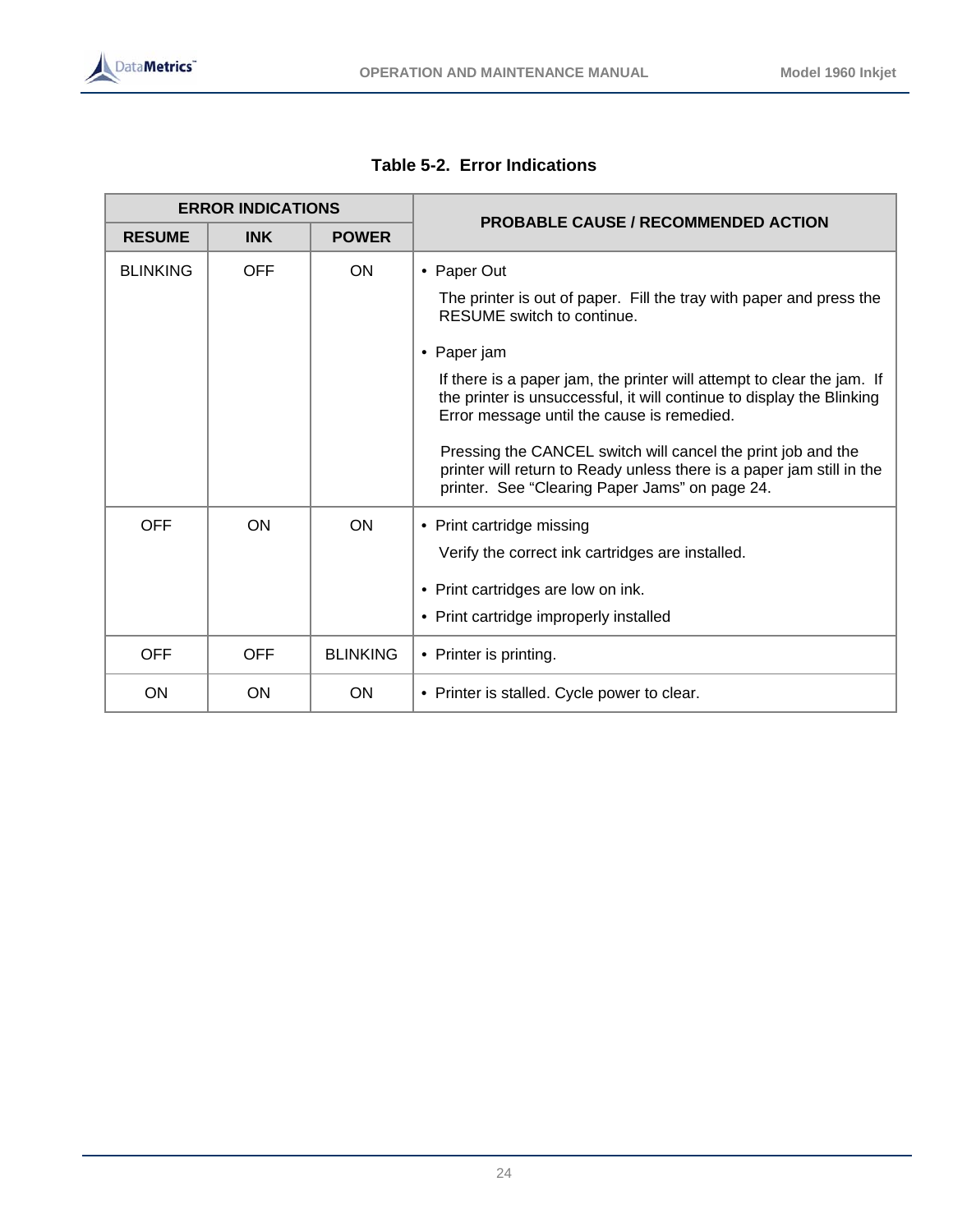

# **5.5 Replaceable Components and Subassemblies**

The following paragraphs include information concerning replaceable components and subassemblies. Item locations are shown in Figure 5-1. The following items are replaceable within an organizational-level maintenance activity:

- 
- 
- Print Cartridge  **Circuit Breaker/Power Switch**
- Control Panel Print Engine Assembly
- EMI Filter

**WARNING** 

POTENTIALLY LETHAL VOLTAGES EXIST WITHIN THE PRINTER. SERIOUS INJURY MAY RESULT IF SAFETY PRECAUTIONS ARE NOT OBSERVED. DISCONNECT THE POWER SOURCE BEFORE PERFORMING REPAIR PROCEDURES.

**NOTE** 

Observe precautions relating to electrostatic discharge (ESD) when handling components that include integrated circuitry.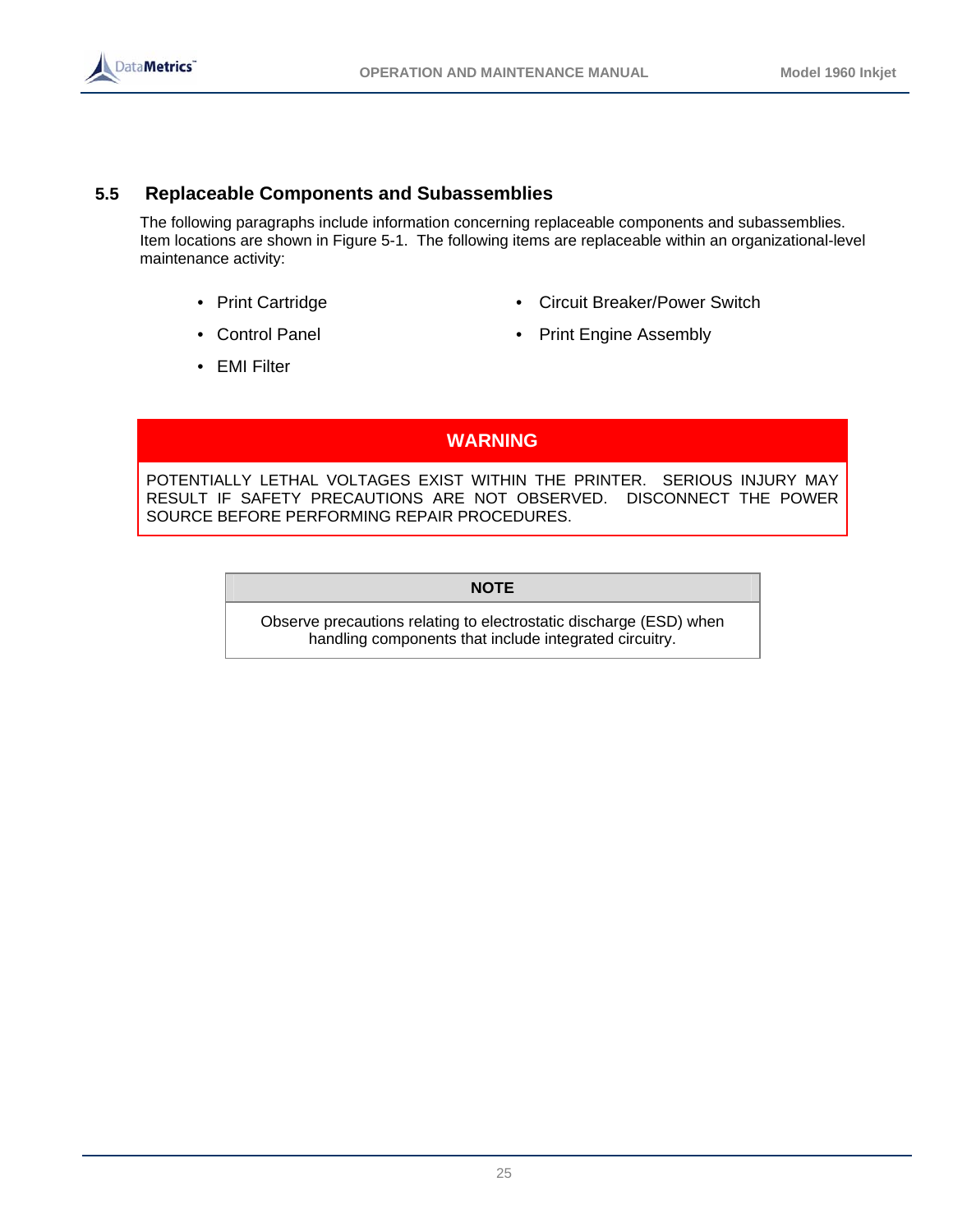

# *5.5.1* **Print Cartridge Replacement**

Removal:

- a. Turn on the printer.
- b. Open the top cover of the printer.
- c. Raise the print cartridge retainer.
- d. Lift the print cartridge from the cradle.

Installation:

- a. Remove the new print cartridge from the packaging material.
- b. Carefully remove the sealing tape from the cartridge.

# **CAUTION**

Do not touch the print cartridge ink nozzles or electrical contacts. Touching these areas will result in clogs and ink failure.

- c. Firmly insert the cartridge in the cradle.
- d. Secure the print cartridge retainer.
- e. Close and secure the top cover of the printer.

# **Figure 5-1. Field Replaceable Units**

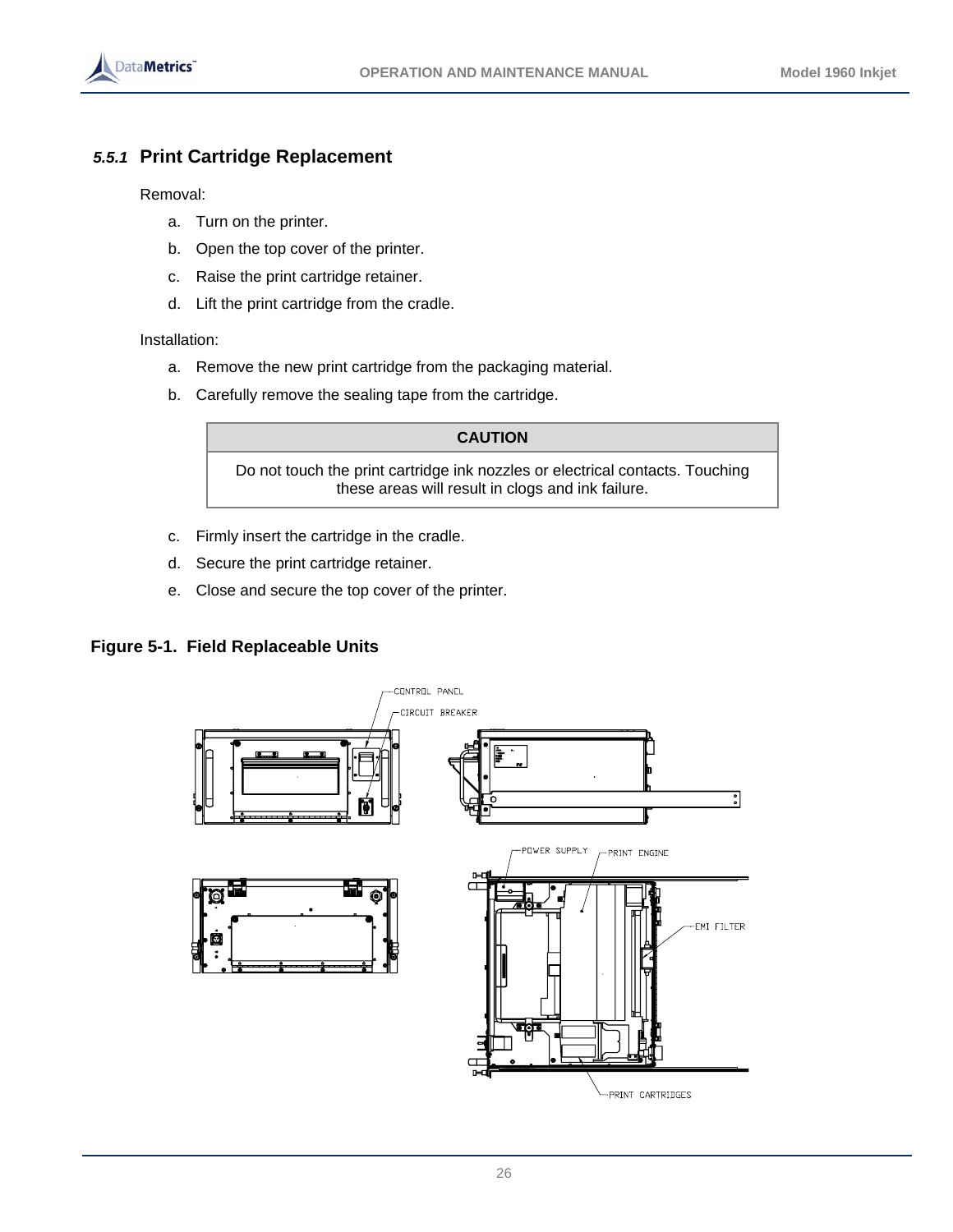

# *5.5.2* **Control Panel Replacement**

Removal:

- a. Open the top cover of the printer.
- b. Disconnect the control panel harness.
- c. Remove the 4 screws that secure the control panel to the inside of the front panel.
- d. Remove the control panel from the inside of the front panel.

#### Installation:

- a. Position the control panel on the front of the chassis.
- b. Install the hardware that secures the control panel to the front panel.
- c. Connect the control panel harness.
- d. Secure and close the top cover of the printer.

# *5.5.3* **EMI Filter Replacement**

Removal:

- a. Open the top cover of the printer.
- b. Remove the two nuts that secure the EMI filter to the inside of the rear panel.
- c. Disconnect EMI filter harness terminals (note wire assignments).
- d. Remove the EMI filter from the chassis.

#### Installation:

- a. Position the EMI filter on the mounting studs.
- b. Connect EMI filter harness terminals.
- c. Install the hardware that secures the filter.
- d. Close and secure the top cover of the printer.

# *5.5.4* **Circuit Breaker/Power Switch Replacement**

#### Removal:

- a. Open the top cover of the printer.
- b. Remove the hardware that secures the switch guard and circuit breaker to the housing.
- c. Disconnect the harness terminals from the load side of the EMI filter (note wire assignments).
- d. Disconnect the input power connector from the power supply.
- e. Cut the cable straps that secure the circuit breaker/power switch harness to the chassis.
- f. Remove the circuit breaker/power switch cable from the printer.

Installation: